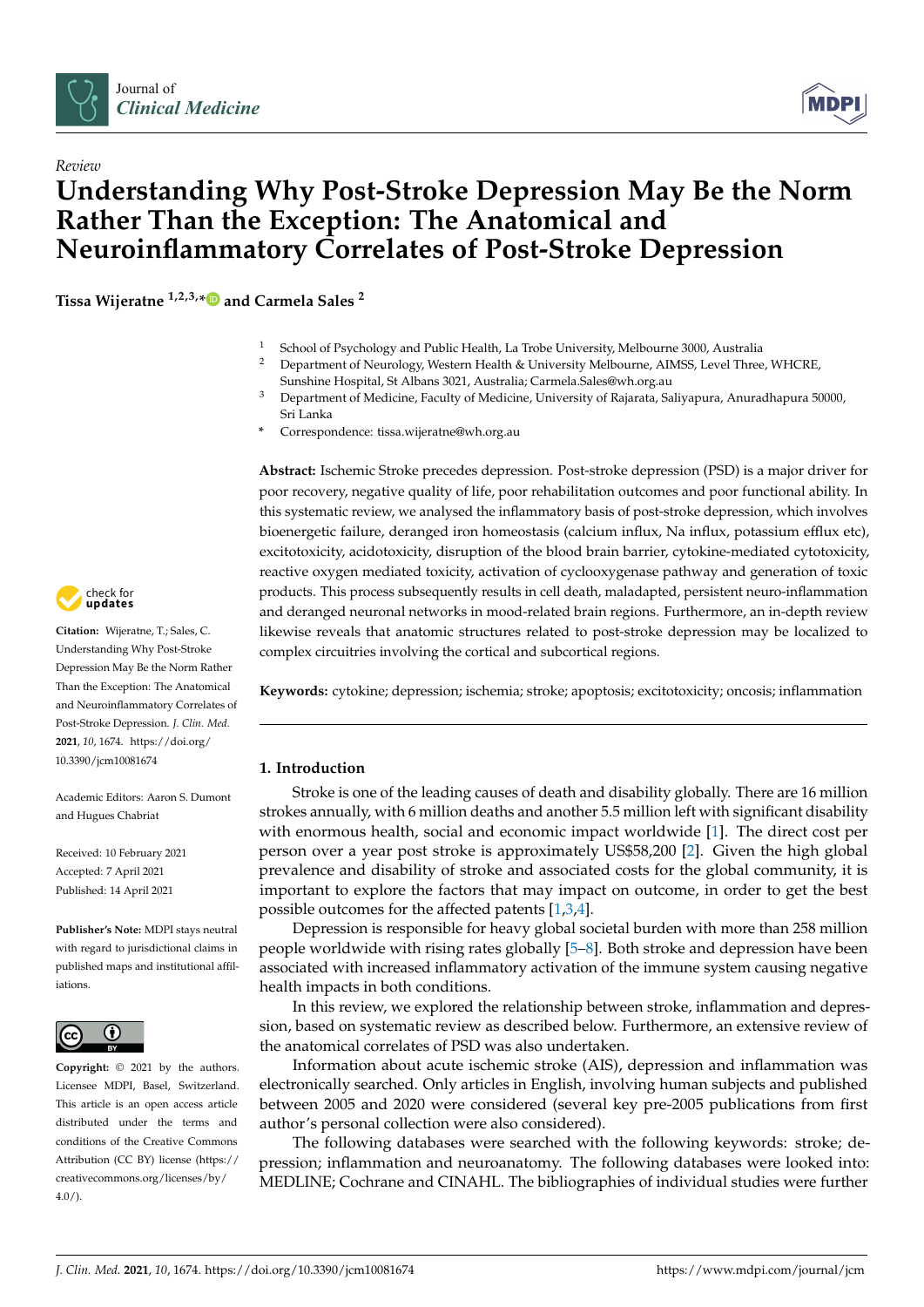hand-searched. Articles were screened and evaluated independently by the two investigators. Publications were reviewed in terms of the sample size, design and reliability of data collection.

#### *1.1. Poststroke Depression*

Depression after stroke is a prevalent yet under recognized complication of stroke. The Secondary Prevention of Small Subcortical Strokes (SPS3) trial revealed that 19% of stroke patients suffered from post-stroke depression (PSD), while a meta-analysis of 51 observational studies estimates that one out of every three stroke survivors suffer from the PSD [\[9](#page-12-6)[,10\]](#page-12-7). Patients with PSD have been shown to have poorer neurological outcomes, and its economic costs are staggering, affecting health systems at a global scale [\[11–](#page-12-8)[25\]](#page-13-0).

Prognostic outcome of stroke is dependent on several factors such as age, gender, initial severity of the stroke, functional status at admission to hospital, urinary incontinence, impairment in cognitive function, unilateral neglect syndrome and most importantly the development of PSD. Depression occurs in roughly one-third of stroke survivors at any one time [\[10\]](#page-12-7). PSD is associated with higher mortality and poor functional outcomes [\[20\]](#page-12-9). In a comprehensive review performed by the American Heart Association/American Stroke Association (AHA/ASA), it was stressed that several gaps in knowledge of the epidemiology, pathophysiology, outcomes, management and prevention of PSD exist [\[26\]](#page-13-1). The consensus statement confirmed the need to further elucidate pathophysiology of PSD as well as the need to further explore the biological factors such as genetic susceptibility, inflammation, alterations in neurotrophic factors, disruption of neural network and alterations in neurotransmitters and psychosocial factors as a matter of priority. This work aims at addressing the biological underpinning behind depression, stroke and inflammation.

# *1.2. Poor Neurological Outcomes in Patients with Post-Stroke Depression*

Research has shown that patients with PSD are more likely to be dependent in terms of activities of daily living compared to their non-depressed counterparts [\[12\]](#page-12-10). This is confirmed in a meta-analysis of longitudinal studies performed by Blochl et al., which concluded that PSD is linked to poor functional outcomes despite rehabilitation [\[13\]](#page-12-11). As a result, there is marked compromise in their quality of life, most especially in domains related to cognitive, emotional, economic and social functioning [\[15](#page-12-12)[,18\]](#page-12-13). It is in this regard that van de Weg and colleagues highlight the importance of early recognition of depressive symptoms among stroke patients and initiation of antidepressant therapy if necessary for optimization of rehabilitation therapy [\[19\]](#page-12-14).

In addition to its negative impact on the quality of life and functional recovery, PSD is also associated with an increased risk of stroke recurrence and mortality [\[20](#page-12-9)[–22](#page-12-15)[,27\]](#page-13-2). A prospective study including patients with concomitant stroke and depression revealed that PSD doubled the risk for stroke recurrence at the end of one year and resulted in a shorter time period for its occurrence [\[20\]](#page-12-9). A similar conclusion was drawn in a meta-analysis of six studies performed by Wu et al. and further adds that ischemic stroke, in particular, augmented the risk for re-stroke [\[21\]](#page-12-16). On the other hand, the association of PSD is also related to increased risk of death from all causes. Various studies concluded that depression diagnosed after a neurovascular event increases the risk of mortality at 15 months up to five years after the acute event [\[22,](#page-12-15)[23,](#page-13-3)[27\]](#page-13-2). Furthermore, when compared to patients who are depressed and without a history of stroke, the risk of mortality is significantly higher among patients with PSD [\[24\]](#page-13-4). This is corroborated by a meta-analysis of observational studies including more than 17,000 patients that concludes PSD has a significant impact on short-term mortality [\[25,](#page-13-0)[28\]](#page-13-5).

Various mechanisms have been proposed linking PSD and poor neurologic outcomes. Inflammation from stroke and depression has been shown to impact neuroplasticity, as evidenced by the decreased availability of brain-derived neurotrophic factor (BDNF) in synapses [\[29\]](#page-13-6). A disproportionate increase in stress also translates to physiological changes predisposing patients to hypertension and cardiac dysrhythmias [\[30\]](#page-13-7). Another proposed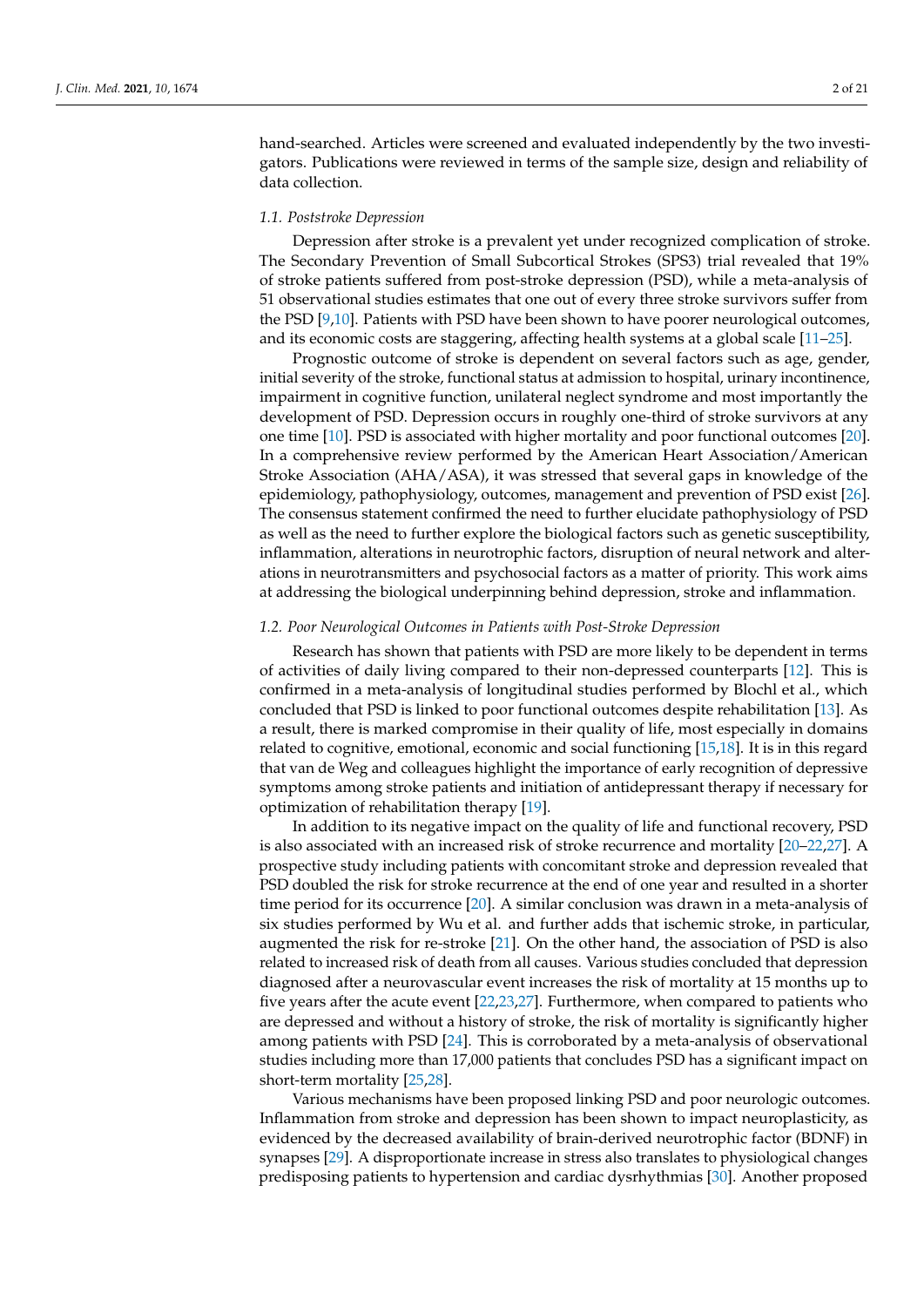mechanism is the social signal transduction theory of depression, which highlights the activation of various components of the immune and inflammatory pathways triggered by every individual's emotional and social experiences [\[31,](#page-13-8)[32\]](#page-13-9). Core to this is the role of cytokines, which has also been identified as a mediator in chronic inflammatory processes linked to stroke-related complications [\[33\]](#page-13-10).

## *1.3. Depression and Inflammation*

Inflammation is closely associated with depression [\[34\]](#page-13-11). Previous meta-analysis noted an increase in proinflammatory cytokines (TNF $\alpha$  and IL-6) in people with depression [\[35\]](#page-13-12). Another meta-analysis of 82 studies found a greater range of changes in cytokines and higher levels of TNFα, IL-6, IL-13, IL-18, IL-12, IL-1RA and sTNFR2 along with a reduced level of pro inflammatory cytokine IFNδ [\[36\]](#page-13-13). Eyre et al. noted a wide variety of chemokine levels to be affected with raised levels of CCL2 (MCP-1), CXCL4 and CXCL7, while CCL4 levels were significantly lower in the blood [\[37,](#page-13-14)[38\]](#page-13-15). A number of studies reported people with depression to have higher levels of circulating proinflammatory cytokines, interleukin-1β (IL1β) and TNF $\alpha$  and interleukin-6 (IL-6) [\[39](#page-13-16)[–44\]](#page-13-17).

Evidence suggests that antidepressant therapies may reduce depressive symptoms through mediating immune markers with mood effects. Serotonin reuptake inhibitor (SSRI) and serotonin norepinephrine reuptake inhibitor (SNRI) administration was associated with reduced serum levels of TNF $\alpha$  and increased levels of IL-10 [\[45](#page-13-18)[,46\]](#page-13-19). In vitro studies using animal macrophages revealed reduction in IL-6 and elevation in IL-10 follows treatment with tricyclic anti-depressant (TCA) drugs such as amitriptyline, and SSRIs such as fluoxetine, suggesting that such effects may be mediated through the inhibition of the nuclear factor kappa light chain enhancer of activated B cells (NF-kB) system [\[47\]](#page-13-20).

Studies have illustrated the changes in cytokines with antidepressants in humans with lowered levels of IL-1β, IL-4, IL-6 and IL-10 with no definite agreement on specific antidepressant class [\[48\]](#page-13-21). Antidepressant-induced immunomodulatory effects were reported with SNRI (venlafaxine) with greater anti-inflammatory effect over SSRI (paroxetine) [\[49\]](#page-14-0).

# *1.4. Ischaemic Cascade and Inflammation*

Ischaemic cascade is a complex event with a series of interconnected cellular and molecular mechanisms with cell death by programmed cell death, swelling or necrosis. Under normal physiological conditions, brain tissue requires a blood flow of 50mL/100g/min to sustain the supply of nutrients and oxygen [\[50](#page-14-1)[,51\]](#page-14-2). When an AIS occur, if the cerebral blood flow reduces to less than 10 mL/100 g/min, an ischaemic core will be developed [\[51,](#page-14-2)[52\]](#page-14-3). When the blood supply is cut off, a series of complex neurochemical events evolve in time and space. These events are characterised by focal cerebral hypoperfusion, bioenergetic failure, excitotoxicity, acidotoxicity, oxidative stress, microvascular injury, post-ischemic inflammation, blood brain barrier disruption and finally death of neurons, endothelial cells, and neuroglia [\[53](#page-14-4)[,54\]](#page-14-5).

Microglial cells are thought to be the prime players of the CNS in its own immune and inflammatory responses, while pro-apoptotic pathways are activated as a result of the inflammation [\[55\]](#page-14-6). While these processes are usually localized to the CNS, a systemic immune response is also manifested as evidenced by peripheral inflammatory biomarkers such as the neutrophil-to-lymphocyte ratio (NLR) [\[56–](#page-14-7)[61\]](#page-14-8). Using various depression scales such as HAM-D and Quick Inventory for Depression Symptomatology (QIDS), it has been demonstrated that a high NLR ratio on admission predicted PSD after one month [\[59,](#page-14-9)[62\]](#page-14-10). Furthermore, Hu et al. reported in a retrospective study of more than 300 patients that, in conjunction with the platelet-to-lymphocyte ratio, admission NLR is associated with depression at six months after stroke [\[56\]](#page-14-7).

An important mechanism which leads to the occurrence of depression is low-grade inflammation, which may have an impact in dopaminergic systems [\[63](#page-14-11)[,64\]](#page-14-12). A study by Tang et al. illustrated that among patients with ischemic stroke, high-sensitivity CRP (hsCRP) obtained during admission has been shown to correlate with depression at six months post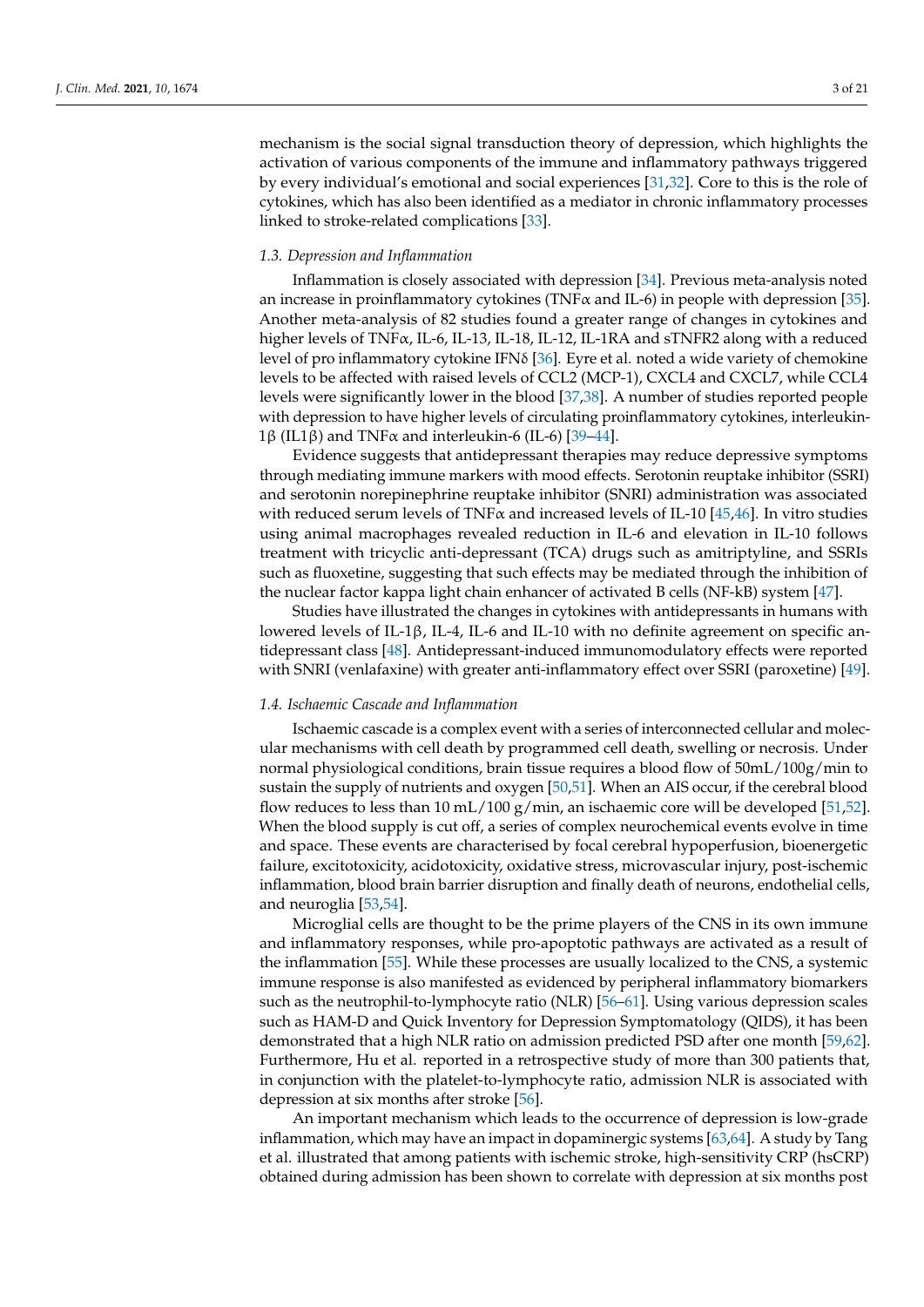stroke [\[65\]](#page-14-13). In a similar manner, homocysteine independently predicted the risk of PSD with an OR of 1.07 (95% CI 1.01–1.22;  $p = 0.013$ ) and that a level of more than  $> 16.5$  mmol/L was linked to a much higher risk of PSD (adjusted OR 6.13, 95% CI 3.32–14.16; *p* < 0.001) three months after the onset of stroke [\[66\]](#page-14-14). There is also available evidence that combining both parameters resulted in a greater predictive value in PSD [\[65](#page-14-13)[,67](#page-14-15)[,68\]](#page-14-16).

Acute phase reactants such as ferritin and leptin have also been shown to have correlation with the occurrence of PSD. Zhu et al. highlights that high serum ferritin obtained during admission correlates with PSD, with levels more than  $\geq$ 130.15 µg/L associated with an odds ratio of 5.388 (95%CI: 1.725–16.829; *p* = 0.004) [\[69\]](#page-14-17). This trend, however, was not replicated in depressed patients without a history of stroke [\[70,](#page-14-18)[71\]](#page-14-19). Whether ferritin is implicated in the neuroinflammatory cascade of PSD remains debatable; however, a possible mechanism in which this could be attributed to is that elevated iron levels, as reflected in the elevated ferritin level, is a marker of oxidative stress, which is central to the occurrence of major depressive disorder [\[72\]](#page-14-20). Leptin is another acute phase reactant, which has spun interest in the research on PSD. It is a hormone that acts on the receptors in the hypothalamus to signify energy homeostasis [\[73](#page-14-21)[–75\]](#page-15-0). Among patients who suffered from PSD, there is a trend that leptin levels were positively correlated with the incidence of PSD after one month [\[75\]](#page-15-0) and at three months [\[73\]](#page-14-21). A retrospective study by Lee et al. involving more than 100 patients also provided evidence that elevated serum leptin was associated with depression with an odds ratio of 1.21 (95% confidence interval, 1.01–1.45;  $p = 0.021$  [\[74\]](#page-15-1).

Neopterin is another biomarker that has been shown, in a prospective cohort study, to correlate with a high score using the Hamilton Depression scale [\[76\]](#page-15-2). A marker of activation of T-cell and cell-mediated immunity, Neopterin has been shown to be a predictor of PSD among Chinese patients after six months from stroke onset with OR of 1.952 (95% CI, 1.358–2.805, *p* < 0.0001) [\[77\]](#page-15-3). Serum BDNF has also been extensively studied as a predictor of mood disorders after cerebrovascular events. Yang et al. describes that low serum BDNF on admission correlates with the occurrence of PSD as early as 14 days post stroke [\[78\]](#page-15-4). The same trend was observed in a prospective study at three to six months from the neurovascular event and was further supported by a meta-analysis of four studies including 171 patients with PSD [\[79](#page-15-5)[–81\]](#page-15-6). The utility of BDNF has been further strengthened with its use as a marker of determining response after antidepressant therapy. Liang and colleagues looked at this laboratory parameter pre- and post-treatment with Venlafaxine and Gingko, and it was concluded that serum BDNF predicted therapeutic response [\[82\]](#page-15-7). Lastly, morning serum cortisol, a chemical mediator of the hypothalamic–pituitary–adrenal (HPA) axis, which is central to the pathology of PSD, is also shown to be elevated in patients compared to non-PSD and healthy controls [\[83\]](#page-15-8) Clearly, these inflammatory biomarkers further provide a backbone to the neuroinflammatory model of post-stroke depression.

Neurochemicals that have protective effects post-stroke have also been proven to have utility as a biomarker in PSD. Adiponectin, which is known for its anti-inflammatory and anti-atherogenic properties, shows inverse correlation with PSD after three months of stroke diagnosis [\[84\]](#page-15-9). Similarly, retinoic acid, a metabolite of vitamin A, also possesses anti-inflammatory properties by ameliorating oxidative stress and thereby improving behaviour in animal studies. Correlating with depression diagnostic scales, evidence proves that the development of PSD three months after stroke is likely associated with lower retinoic acid levels at baseline [\[85,](#page-15-10)[86\]](#page-15-11). Vitamin D, another neurotrophic factor that provides neuroprotective function by reducing oxidative stress and the burden of inflammation, has also been shown to be a predictor of PSD [\[87\]](#page-15-12). A prospective study involving more than 180 stroke patients has shown that low serum vitamin D levels were associated with a diagnosis of PSD at one month post stroke (odds ratio 8.824, 95% confidence interval 2.011–38.720,  $p = 0.004$  [\[88\]](#page-15-13). This is further complemented by another study which also suggests its predictive value at six months [\[89\]](#page-15-14). While vitamin supplementation has been shown to have a potential in decreasing symptoms in patients with depression [\[90\]](#page-15-15), its role in the treatment of PSD is still unclear.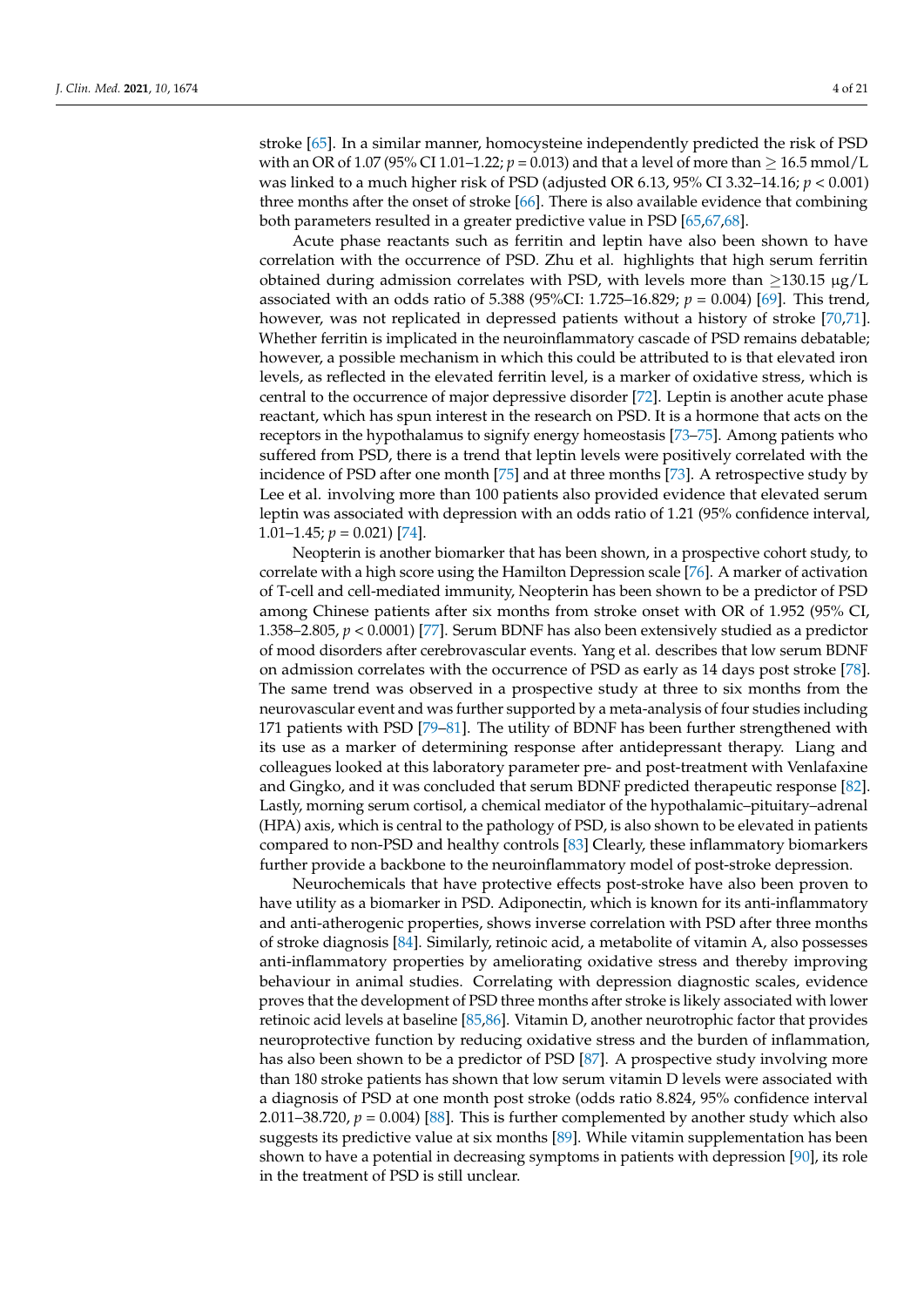The inflammatory cascade of events that are well described in both stroke and depression highlights the significance of proinflammatory cytokines, which act as biochemical mediators of this phenomenon [\[29](#page-13-6)[,54](#page-14-5)[,91–](#page-15-16)[97\]](#page-15-17). In the past decade, research has centred on the cytokine hypothesis of depression after stroke. Yang's publication in 2010 was the first prospective study to evaluate inflammatory cytokines and PSD [\[98\]](#page-15-18). Authors concluded that IL-18 is predictive of PSD in the first 2 weeks after stroke [\[98\]](#page-15-18). This was corroborated by literature publishing that TNF-α, IL-1B, IL-6 and IL-18 also independently predicted the occurrence of PSD in the acute to subacute period [\[99,](#page-15-19)[100\]](#page-15-20), and elevated IL-6, IL-10 and TNF-α correlates with PSD at one to three months post stroke [\[91,](#page-15-16)[98,](#page-15-18)[101–](#page-16-0)[108\]](#page-16-1). Interestingly, patients who were also diagnosed with PSD at 6 to 12 months still had elevated inflammatory markers, most notably IL6 and IL-18 [\[98,](#page-15-18)[101](#page-16-0)[,109\]](#page-16-2). Table [1](#page-5-0) summarizes the utility of various cytokines in PSD. Indeed, the presence of these pro-inflammatory cytokines provides a framework that alters the neural milieu to affect neurohormonal metabolism and function.

## *1.5. Neuroanatomical Correlates of PSD*

Factors which contribute to the occurrence of PSD are multifactorial, with inflammation, neurohormonal mechanisms and anatomical location thought to be key contributors [\[12\]](#page-12-10).

Based on the reviewed studies, neuroanatomical correlates of PSD can be categorized into lesion volume, lateralization of lesion, as well as specific lesion locations. Other than the identification of specific site or structure, this review will also discuss additional variables, such as lesion proximity to the frontal pole and the association between subcortical or cortical lesions with PSD.

## *1.6. Lesion Volume*

Fifteen studies that discussed the relationship between lesion volume and PSD were identified. Four concluded no significant association [\[109](#page-16-2)[,115](#page-16-3)[–118\]](#page-16-4), whilst seven suggested larger volumes to be related to PSD [\[119](#page-16-5)[–124\]](#page-16-6). Interestingly, two studies showed that larger lesion volumes are only associated with PSD three months and beyond, and not in an acute setting [\[119](#page-16-5)[,121](#page-16-7)[–123](#page-16-8)[,125\]](#page-16-9). These associations between incidence of PSD and lesion volume might be based on the postulated direct relationship between lesion volume and depression severity [\[126\]](#page-16-10).

Douven at al reported that PSD in the post- acute phase was associated with frontal lobe lesions with the odds ratio of 1.72, 95% CI 1.34–2.19 and basal ganglia lesions with the odds ratio of 2.25,95% CI 1.33–3.84 [\[127\]](#page-17-0). Shi et al. noted that decreased grey matter volume was observed in the prefrontal cortex, motor cortex and limbic system in a cohort of patients with PSD [\[128\]](#page-17-1). A functional MRI study explored the involvement of functional networks in three different lesion locations confirming the mechanisms of integrity, locality, compensatory mechanisms as the important factors in emotional networks [\[128\]](#page-17-1)

It has been postulated that greater lesion volume can be correlated with greater resulting disability post-stroke, which can be associated with the incidence and/or severity of depressive symptoms [\[129,](#page-17-2)[130\]](#page-17-3). However, the relationship between lesion volume and depression can also be explained by the greater release of pro-inflammatory cytokines in both strokes and depression [\[99,](#page-15-19)[131\]](#page-17-4). It has been established that both PSD and stroke involve an increase in pro-inflammatory cytokines, in particular IL-1β, IL-6, IFN-γ and TNF- $\alpha$  [\[99\]](#page-15-19). This was evident from a study by Spalletta, which demonstrated that depression severity, especially in an acute setting, could be correlated to an increase in the levels of IL-6 [\[100\]](#page-15-20). Moreover, particular cytokines have also been shown to be highly depressogenic, with one example being the IFN- $\gamma$  [\[131\]](#page-17-4), especially based on its influence on serotonin metabolism, the hypothalamus–pituitary–adrenal (HPA) axis as well as its positive feedback on the inflammatory state.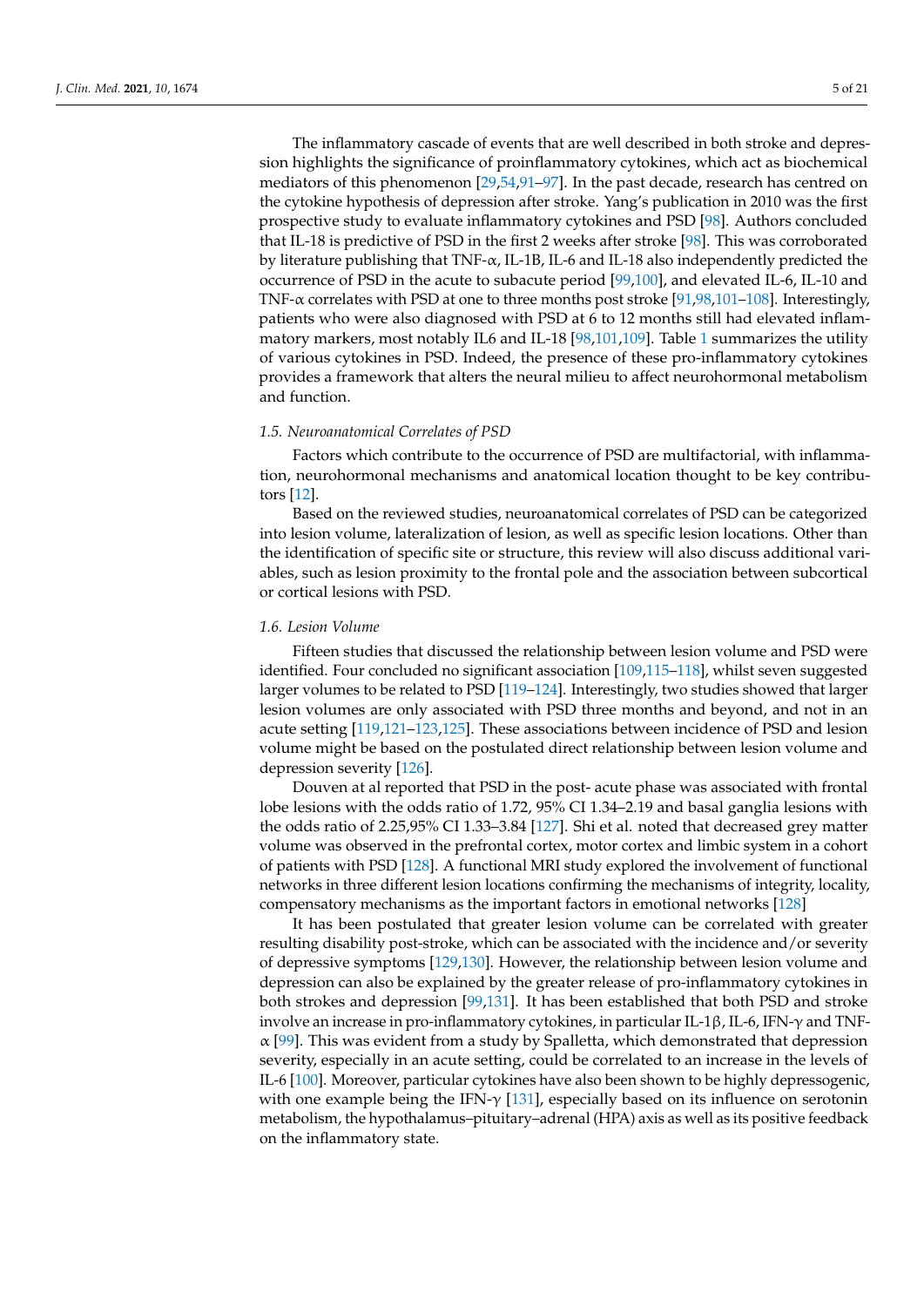<span id="page-5-0"></span>

| Author, Year                    | Design,<br>Sample Size   | Biomarker                                                    | Biomarker<br>Extraction<br>(With Respect<br>to Stroke)   | <b>PSD</b><br><b>Scale Used</b> | <b>PSD</b><br>Assessment<br>(With Respect)<br>to Stroke) | Findings                                                                                                                                                                                                                                                                                                                                                                                                                                                                   |
|---------------------------------|--------------------------|--------------------------------------------------------------|----------------------------------------------------------|---------------------------------|----------------------------------------------------------|----------------------------------------------------------------------------------------------------------------------------------------------------------------------------------------------------------------------------------------------------------------------------------------------------------------------------------------------------------------------------------------------------------------------------------------------------------------------------|
| Yang et al.,<br>2010 [98]       | Prospective<br>$N = 100$ | IL-6, IL-18<br>and TNF- $\alpha$                             | D1 and D7                                                | HAM-D,<br><b>MADRS</b>          | 6 months                                                 | Serum IL-18 on day 7 after admission may predict<br>the risk of post-stroke depression both at the acute<br>stage of stroke and at 6 months post-stroke.                                                                                                                                                                                                                                                                                                                   |
| Su et al.,<br>2012 [103]        | Prospective<br>$N = 104$ | $IL-6/IL-10$<br>and TNF-<br>$\alpha$ /IL-10                  | 1st, 3rd, 6th,<br>9th and 12th<br>month<br>after stroke. | HAM-D                           | 1st, 3rd, 6th,<br>9th and 12th<br>month after<br>stroke. | There were significant increases in the cytokine's<br>interleukin-6 (IL-6), interleukin-10 (IL-10), tumour<br>necrosis factor $\alpha$ (TNF- $\alpha$ ) and interferon- $\gamma$ , and the<br>ratios of IL-6/IL-10 and TNF- $\alpha$ /IL-10 were<br>also elevated.                                                                                                                                                                                                         |
| Spalletta et al.,<br>2013 [100] | Prospective<br>$N = 48$  | IL-6                                                         | D <sub>3</sub>                                           | HAM-D                           | D <sub>3</sub> , 6, 14                                   | Increased IL-6 plays a key role in the onset of<br>depressive disorders, apathy/amotivation, somatic<br>symptoms of depression, and<br>neurological/functional symptoms, resulting in<br>higher disability and poor outcome of<br>stroke patients.                                                                                                                                                                                                                         |
| Kang et al.,<br>2016 [101]      | Prospective<br>$N = 286$ | IL-6 and<br>$IL-18$                                          | 1 week                                                   | DSM IV,<br>HAM-D                | 2 weeks                                                  | Higher IL-6 and IL-18 levels were independently<br>associated with depressive disorders within 2 weeks<br>and at 1 year after stroke.                                                                                                                                                                                                                                                                                                                                      |
| Jiao et al.,<br>2016 [105]      | Prospective<br>$N = 355$ | CRP, IL-1 $\beta$ ,<br>IL-2, IL- $6$<br>and TNF- $\alpha$    | D <sub>2</sub>                                           | <b>BDI</b>                      | 12 months                                                | The risk of PSD elevated with increased interleukin<br>(IL)-6 expression levels [hazard ratio $(HR) = 3.18$ ;<br>95% confidence interval (CI), 1.37–7.36].                                                                                                                                                                                                                                                                                                                 |
| Kim et al.,<br>2017 [102]       | Prospective<br>$N = 286$ | TNF- $\alpha$ ,<br>$IL-1B$                                   | 2 weeks                                                  | <b>DSM IV</b>                   | 2 weeks and<br>1 year                                    | Higher TNF- $\alpha$ levels were associated with PSD at<br>2 weeks in the presence of the -850T allele with a<br>significant interaction term; higher IL-1 $\beta$ levels were<br>associated with PSD at 2 weeks in the presence of the<br>-511T allele with a borderline significant interaction<br>term and with any +3953C/T polymorphism<br>without a significant interaction term.                                                                                    |
| Li et al.,<br>2017 [110]        | Prospective<br>$N = 280$ | hSCRP,<br>TNF- $\alpha$ , IL-6                               |                                                          | HAM D                           | 3 months                                                 | TNF- $\alpha$ , IL-6 and Barthel index are the independent<br>risk factors of PSD in acute phase, so do NIHSS score<br>and Barthel index in recovery period.                                                                                                                                                                                                                                                                                                               |
| Meng et al.,<br>2017 [111]      | Prospective<br>$N = 83$  | TNF- $\alpha$                                                | D <sub>1</sub>                                           | HAM-D                           | 1 week                                                   | High HAMD scores (OR: 2.38, 95% CI: 1.61–3.50,<br>$p < 0.001$ ) were independent risk predictors for PSD<br>and so were lower dopamine levels (OR: 0.64, 95%<br>CI: 0.45–0.91, $p = 0.014$ ), lower 5-hydroxytryptamine<br>levels (OR: 0.99, 95% CI: 0.98–1.00, $p = 0.046$ ), higher<br>tumour necrosis factor- $\alpha$ levels (OR: 1.05, 95% CI:<br>1.00–1.09, $p = 0.044$ ), and lower nerve growth factor<br>levels (OR: 0.06, 95% CI: 0.01–0.67, $p = 0.022$ ).      |
| Wang et al.,<br>2018 [108]      | Prospective<br>$N = 152$ | IL-6, hsCRP,<br>vitamin D                                    | D <sub>0</sub>                                           | HAM-D                           | 1 month                                                  | Serum levels of vitamin D and interleukin-6 were<br>associated with the development of PSD after<br>adjusted possible variables ( $OR = 0.976$ , $95\%$ CI:<br>0.958-0.994, $p = 0.009$ ; OR = 1.029, 95% CI:<br>1.003-1.055, $p = 0.027$ ).                                                                                                                                                                                                                               |
| Xu et al.,<br>2018 [112]        | Prospective<br>$N = 333$ | MIF, HCY,<br><b>CRP</b><br>and $(IL-6)$                      | D <sub>1</sub>                                           | <b>BDI</b>                      | 3 months                                                 | In the patients with major depression, plasma levels<br>of MIF were higher compared with those in patients<br>free from depression [27.3(IQR, 23.5-34.9) ng/mL vs.<br>20.9(IQR, 17.0–24.8) ng/mL; Z = 8.369, $p < 0.001$ ]. For<br>each 1 unit increase in MIF, the unadjusted and<br>adjusted risk of PSD increased by 18% (odds ratios<br>[OR]: 1.18; 95% confidence interval [CI], 1.13–1.23,<br>$p < 0.001$ ) and 11% (1.11; 1.02–1.16,<br>$p = 0.001$ , respectively. |
| Kozak et al.,<br>2019 [113]     | Cross-<br>sectional      | TNF- $\alpha$ , IL-1<br>$\beta$ , IL-18,<br>BDNF,<br>and NSE | D <sub>0</sub>                                           | DSM IV                          |                                                          | There is no significant relationship between major<br>depression and basal proinflammatory cytokines<br>(TNF- $\alpha$ , IL-1 $\beta$ , IL-18), BDNF and NSE.                                                                                                                                                                                                                                                                                                              |
| Hu et al.,<br>2019 [114]        | Prospective<br>$N = 376$ | IL-17<br>and IL-6                                            | 2 weeks                                                  | DSM IV<br>HAM-D17               | 3 months                                                 | IL-17 and IL-6 at 2 weeks after admission are all<br>independent predictors of the occurrence of PSD at<br>3 months after stroke.                                                                                                                                                                                                                                                                                                                                          |
| Chen, 2020 [104]                | Metanalysis<br>$N = 889$ | IL-6                                                         |                                                          | DSM IV<br>HAM D                 |                                                          | The serum concentrations of interleukin-6 (IL-6) and<br>tumour necrosis factor-alpha (TNF- $\alpha$ ) were higher in<br>the PSD group, compared with the non-PSD group<br>(IL-6: SMD = 1.26, 95% CI = [0.55, 1.97], $p < 0.001$ ;<br>TNF- $\alpha$ : SMD = 0.61, 95% CI = [0.13, 1.10], $p = 0.010$ ).                                                                                                                                                                     |

|  | Table 1. Inflammatory biomarkers in post-stroke depression. |  |
|--|-------------------------------------------------------------|--|
|  |                                                             |  |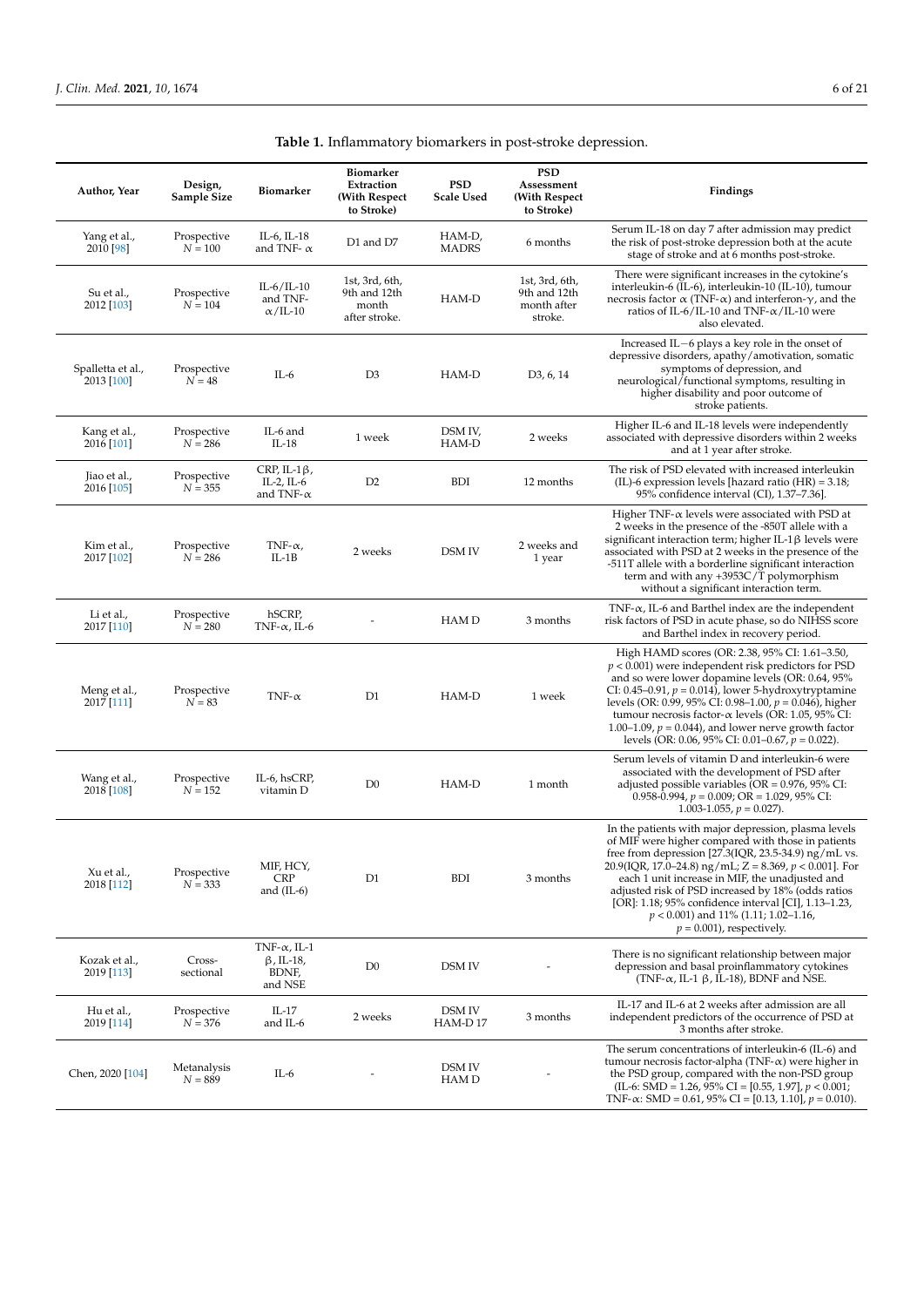First, IFN- $\gamma$  may alter serotonin metabolism based on its ability to stimulate the activity of indoleamine 2,3-dioxygenase (IDO), which can degrade tryptophan, a biological precursor of serotonin, into toxic metabolites [\[132\]](#page-17-5). Secondly, IFN-γ can influence the HPA axis causing continuous stimulation of adrenocorticotrophic hormone (ACTH) and cortisol. A study has shown that administration of IFN-γ increases the levels of both hormones, which subsequently lead to the occurrence of depressive symptoms [\[133\]](#page-17-6). The elevated level of glucocorticoids can also affect mitochondria, causing respiratory chain dysfunction and increase in reactive oxygen species, which may further perpetuate neuronal injury and cellular death from the original lesion [\[134](#page-17-7)[,135\]](#page-17-8). Third, IFN- $\gamma$  is a potent inducer of other pro-inflammatory cytokines, such as IL-6, IL-1 $\beta$  and TNF- $\alpha$ , which may further the inflammatory response following the original stroke insult [\[131\]](#page-17-4).

# *1.7. Lesion Laterality*

With regards to lateralization of PSD, 14 out of 25 studies showed no association between the hemispheric lesion locations and PSD, whilst 6 reported significant association with left-sided lesions [\[22,](#page-12-15)[27,](#page-13-2)[115](#page-16-3)[,118](#page-16-4)[,136–](#page-17-9)[151\]](#page-17-10). The inconsistent outcomes from the studies might be due to the currently poor understanding of the different hemispheric roles in moods and behaviour. Older theories simplified the roles of the right hemisphere as having a negative perception of the world and the left with a positive view [\[152\]](#page-17-11). This theory was later developed to include the roles of dominance and contralateral release, stating the possibility that lesions in the dominant hemisphere might dampen the inhibitory role against the non-dominant hemisphere, which manifests as depression [\[153,](#page-17-12)[154\]](#page-17-13).

Of the 40 studies that reviewed the possible relationship between lesion location(s) and PSD, as presented in Table [2,](#page-6-0) nearly one-third ( $N = 15$ ) reported no significant association. However, amongst those that did, PSD appeared to be associated more with lesions located in the anterior part of the brain  $(N = 14)$ , which included the frontal lobe  $(N = 10)$ , anterior cerebral artery territory ( $N = 3$ ) and prefrontal cortex  $N = 1$ ). In addition, two studies also highlighted the significant correlation between PSD and the proximity of the lesion to the frontal pole [\[137,](#page-17-14)[148\]](#page-17-15).

<span id="page-6-0"></span>**Table 2.** Different lesion locations associated with PSD based on the reviewed studies.

| <b>Lesion Locations</b>                     | Studies $(N = 42)$                        |
|---------------------------------------------|-------------------------------------------|
| No significant associations $(N = 14)$      | $[117-119, 133, 138, 142, 146, 152-156]$  |
| Anterior/ACA vascular territory ( $N = 5$ ) | [121, 125, 127, 157, 158]                 |
| Left anterior $(N = 1)$                     | [157]                                     |
| Posterior $(N = 1)$                         | [109.159]                                 |
| Proximity to the frontal pole ( $N = 2$ )   | [121.145]                                 |
| Frontal lobe $(N=10)$                       | $[137, 140, 141, 155, 160 - 165]$         |
| Left frontal lobe ( $N = 3$ )               | [141.161.162]                             |
| Inferior frontal lobe $(N = 1)$             | [163]                                     |
| Left prefrontal cortex $(N=2)$              | [22, 27]                                  |
| Temporal lobe $(N=4)$                       | [141, 160, 165, 166]                      |
| Left temporal lobe $(N = 1)$                | $[141]$                                   |
| Basal ganglia $(N = 8)$                     | $[22, 115, 147, 161, 164, 165, 167, 168]$ |
| Left basal ganglia ( $N = 3$ )              | [115, 141, 161]                           |
| Caudate $(N = 2)$                           | [147, 168]                                |
| Putamen $(N = 1)$                           | [168]                                     |
| Pallidum $(N = 2)$                          | [167, 168]                                |
| Left posterior pallidum $(N = 1)$           | $[167]$                                   |
| Lentiform $(N = 2)$                         | [115, 147]                                |
| Internal capsule $N = 4$ )                  | [120, 147, 165, 169]                      |
| Left internal capsule $(N=1)$               | [123, 169]                                |
| Anterior limb of internal capsule $(N = 1)$ | $[147]$                                   |
| Posterior corona radiata ( $N = 1$ )        | [168]                                     |
| Brainstem $(N = 1)$                         | [161]                                     |
| Occipital lobe $(N = 1)$                    | [123]                                     |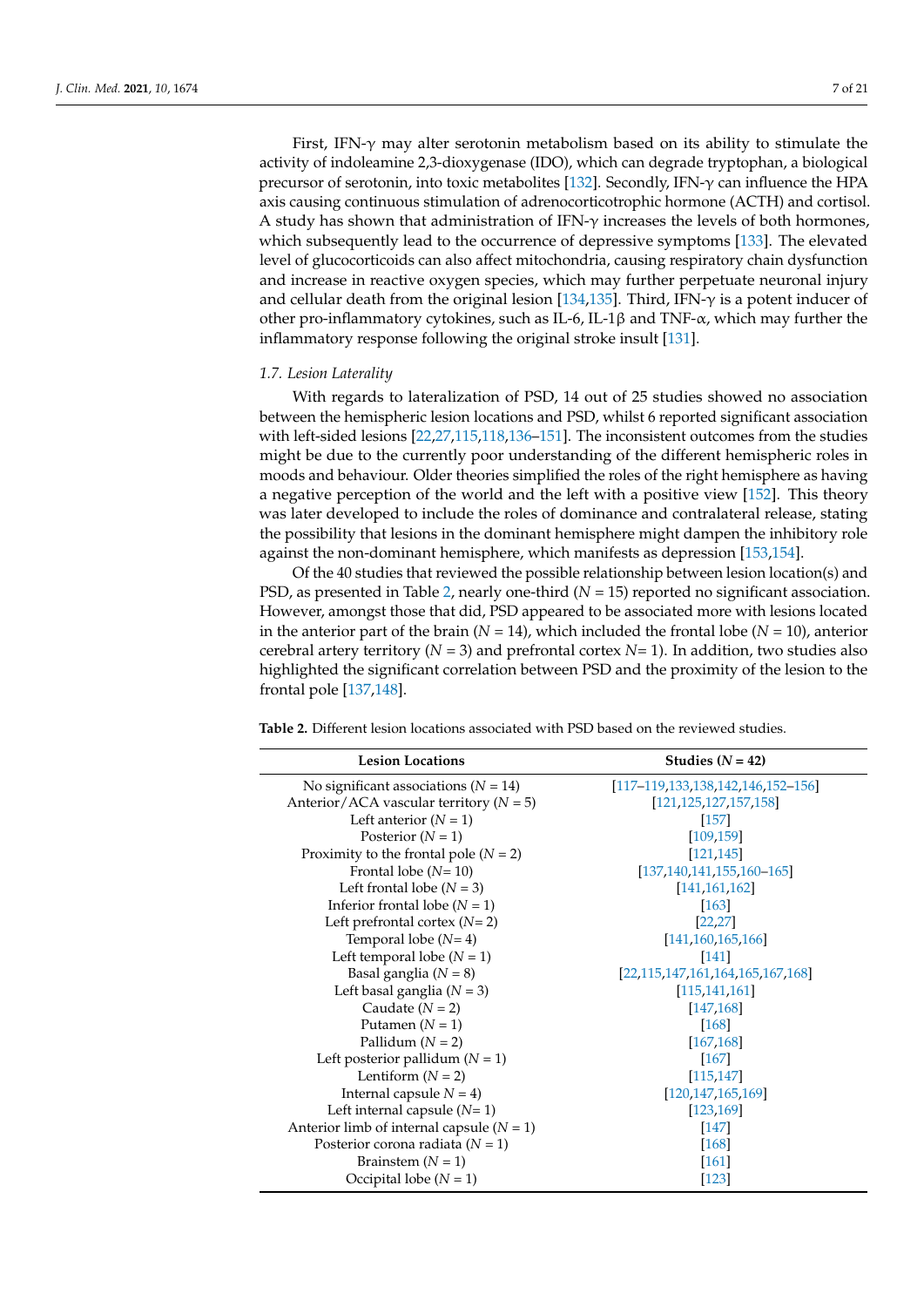Other locations reported to be involved in PSD are those within the subcortical structures of the brain  $(N = 13)$ . More specifically, these include the basal ganglia  $(N = 8)$ , internal capsule  $(N = 4)$ , and corona radiata  $(N = 1)$ . Interestingly, despite the lacking support for hemispheric association with PSD, as discussed previously, more than one-third of the studies demonstrating associations between frontal (*N* = 5) and subcortical lesions (*N* = 5) with PSD highlighted statistical significance between PSD and lesions in the left hemisphere.

With these relative inconsistencies in the neuroanatomical localization of PSD, improved understanding on specific lesion location or neurocircuitries associated with PSD is essential. This can be based on current knowledge of known areas affected in PSD, the vascular depression hypothesis, as well as previous lesion localization studies for PSD.

The theories relating to PSD have been based on the monoamine theory of depression, which stipulates that downregulation of both pre- and post-synaptic receptors associated with serotonin, noradrenaline and dopamine neurotransmitters may explain for the manifestation of depressive symptoms [\[170](#page-18-14)[,171\]](#page-18-15) Neuroimaging studies have also shown associations between PSD and reduced volumes in the caudate, putamen and frontal cortex [\[172\]](#page-18-16).

In 1977, Robinson and Bloom built on this hypothesis by delineating significant associations between reduced mood and reduced serotonin and noradrenaline levels in the limbic structures, arguably due to interruptions of ascending neurons from brainstem nuclei to the cerebral cortex, particularly to the prefrontal cortex. Another study also highlighted disruptions in the dopaminergic pathway, affecting the mesolimbic reward circuitry, leading to the symptom of anhedonia.

One of the more targeted studies for neuroanatomical localization of PSD was conducted by Mayberg [\[172\]](#page-18-16), which supported the likelihood for the involvement of limbic structures, reward circuitry and anterior temporal cortex, with more specific regions being the hypothalamus, hippocampus, amygdala, insula and the cingulate cortex [\[172\]](#page-18-16). This hypothesis is further supported by work showing that structures such as the anterior cingulate cortex (ACC), amygdala and anterior insula are involved in mood and emotional regulation [\[172\]](#page-18-16). Additionally, the presence of WMH in the frontal cortex and basal ganglia have also been postulated to be associated with depressive symptoms [\[173\]](#page-18-17) These were evident in light of (positron emission tomography)PET studies by Mayberg [\[172–](#page-18-16)[174\]](#page-18-18) indicating the association between sadness with changes in regional cerebral blood flow in the cingulate cortex and insula, as well as the correlation between glucose uptake as a proxy of cingulate metabolism in predicting depressive symptom remission [\[172,](#page-18-16)[174\]](#page-18-18). However, in contrast to earlier findings, more recent studies have shown that PSD indeed involves a more diverse area implicating both cortical and subcortical structures [\[175,](#page-18-19)[176\]](#page-18-20).

In addition, functional studies in the likes of PET and single photon emission computed tomography (SPECT)have shown that reduced metabolism in the dorsolateral prefrontal cortex, medial prefrontal cortex, basal ganglia and the cingulate cortex was associated with a paradoxical increased activity in the amygdala [\[177\]](#page-18-21). The latter is seemingly consistent with the finding of more pronounced amygdala activation in the presence of 5-HTTLPR s/s genotype, which along with the STin2 VNTR polymorphisms of the serotonin transporter gene (SERT) have been known to increased predisposition to psychiatric comorbidities, including PSD [\[178–](#page-18-22)[180\]](#page-18-23). More novel studies, such as ones using Voxelbased analysis, have also supported the role of ACC and the dorsomedial prefrontal cortex in PSD, as critical components of the frontal-subcortical circuitry (FCC) [\[181\]](#page-18-24). Further to this, Bora (2012) also found a significant association between decreased grey matter volume in the ACC and in the dorsomedial prefrontal cortex with patients presenting with multiple episodes [\[179\]](#page-18-25). In contrast, firstly presenting cases corresponds more with reduced volumes in the amygdala and parahippocampal area. In addition, individuals diagnosed only with PSD without other psychiatric comorbidities exhibited reduced activity in the right pre-central or dorsolateral frontal grey matter [\[63](#page-14-11)[,180\]](#page-18-23). Accordingly, loss of grey matter volumes in these areas may be a result of lower glial density and neuronal cell reductions [\[182\]](#page-18-26), and likely perpetuated by the cascade of pro-inflammatory processes,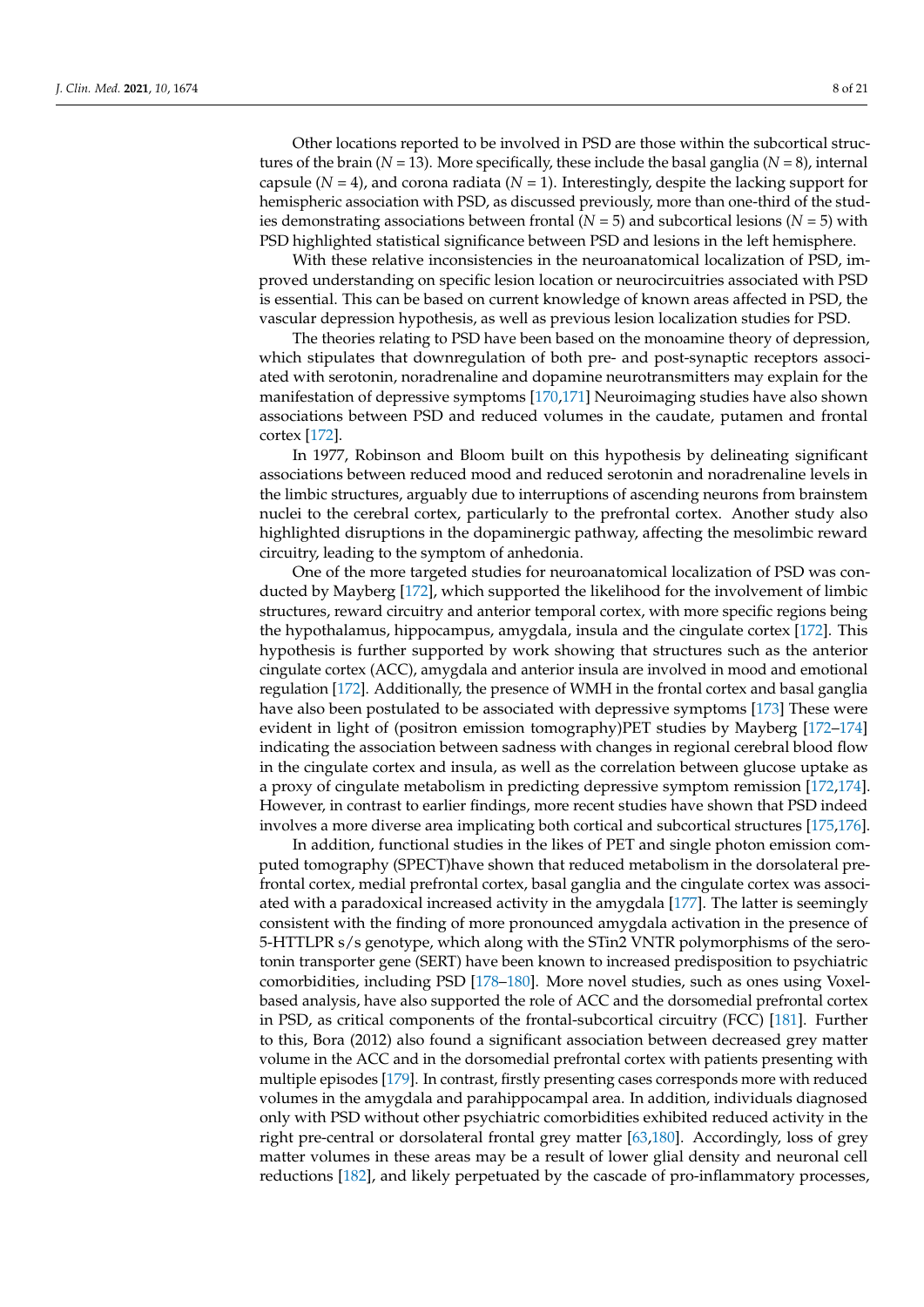neuronal insults and reduced neuroplasticity. This was consistently demonstrated by a PET study highlighting the role of IFN- $\gamma$  in dampening the metabolic activities in structures such as the basal ganglia and dorsal ACC [\[164](#page-18-10)[,183\]](#page-18-27).

Another concept that may contribute to improved understanding of lesion localization of PSD is the vascular depression hypothesis, as initially drawn by Alexopoulos in 1997 [\[182](#page-18-26)[,183\]](#page-18-27). Vascular depression is considered as one subtype of late-life depression, occurring in the elderly aged 65 and beyond. This hypothesis can be defined both clinically, in accordance to the age of onset and presence of vascular risk factors, as well as on the basis of neuroimaging [\[184,](#page-19-0)[185\]](#page-19-1). Looking at the latter, many consider vascular depression as a small-vessel disease, characterized by the presence of white matter hyperintensities (WMH), lacunar infarcts and cerebral microbleeds [\[182–](#page-18-26)[185\]](#page-19-1). The mechanism whereby these small vessel pathologies contribute to vascular depression can be further distinguished based on the degree of vascular burden and strategic lesion locations [\[186\]](#page-19-2). Not many studies have concluded the associations between lacunar infarcts and cerebral microbleeds with depression, but a few have shown significant associations between WMH and lesion volumes, as directly correlated with the severity of depressive symptoms [\[186\]](#page-19-2).

With respect to the specific areas for depression, Krishnan concluded the involvement of the striato-pallido-thalamo-cortical pathway [\[187\]](#page-19-3). Meanwhile, studies have also demonstrated the involvements of the dorsolateral prefrontal cortex (DLPFC) [\[186,](#page-19-2)[188\]](#page-19-4). This is in agreement with established theories of PSD with presence of neuroinflammatory state and the demonstrated treatment efficacy of transcranial magnetic stimulation targeted to the DLPFC [\[186](#page-19-2)[,188\]](#page-19-4).

As Robinson considered PSD to be a subset of vascular depression [\[188\]](#page-19-4), few similarities between PSD and vascular depression can be appreciated. One of the similarities is the involvement of subcortical structures in their pathologies [\[189,](#page-19-5)[190\]](#page-19-6). This was evident through this review, with PSD being associated with subcortical lesions in four out of six studies, with the other two showing no significant association [\[101,](#page-16-0)[121,](#page-16-7)[147,](#page-17-23)[150,](#page-17-24)[168,](#page-18-12)[191\]](#page-19-7). Few studies also showed statistically significant associations between markers of vascular burdens, such as presence of multiple infarcts and cerebral microbleeds, with incidence of PSD in three months [\[168](#page-18-12)[,178\]](#page-18-22). Some of the clinical features of the two are also identical with greater prevalence of apathy and social isolations, in conjunction with both of their relationships with cognitive impairment and interruptions in activities of daily living [\[189\]](#page-19-5). However, unlike PSD, the concept of vascular depression to date is still leaning towards neuroimaging-based diagnosis instead of clinical. Additionally, some studies concluded that vascular depression is more of a consequence of small-vessel pathologies, whilst PSD affects larger vessels [\[173,](#page-18-17)[186\]](#page-19-2)

An MRI-based study by Tang in 2011 concluded that the presence of infarct in the frontal subcortical circuit (FSC) bears statistically significant association with the occurrence of PSD [\[160\]](#page-18-4). FSC consists of five circuits with three of them being DLPFC, the anterior cingulate circuit and the orbitofrontal circuit [\[192\]](#page-19-8). These are critical circuitries for executive functioning, motivation and emotional regulations [\[192](#page-19-8)[,193\]](#page-19-9). In this review, despite 14 studies showing no significant association between PSD and lesion location, most of the studies that do provided some support for the involvement of FSC in PSD. Neurons in the caudate nucleus and pallidum, for example, have also been known to be part of both the dorsolateral prefrontal circuit and anterior cingulate circuit [\[194\]](#page-19-10). Moreover, these are also two areas long-known to be involved in the pathogenesis of PSD. Aside from the connection within the basal ganglia [\[171,](#page-18-15)[195,](#page-19-11)[196\]](#page-19-12) Singh has shown involvement of the lateral division of the orbitofrontal circuit, as one responsible for emotional regulation [\[137,](#page-17-14)[168\]](#page-18-12). This is also evident through the significant correlation between inferior frontal lesion and PSD [\[194\]](#page-19-10).

Other than its purpose as potential predictor for PSD, lesion location can also be used to explain the severity of depressive symptoms. Despite lacking adequate evidence, one example of this is the proximity of the anterior border of the lesion to the frontal pole, which was shown by Sinyor to be related to the severity of PSD [\[146\]](#page-17-18).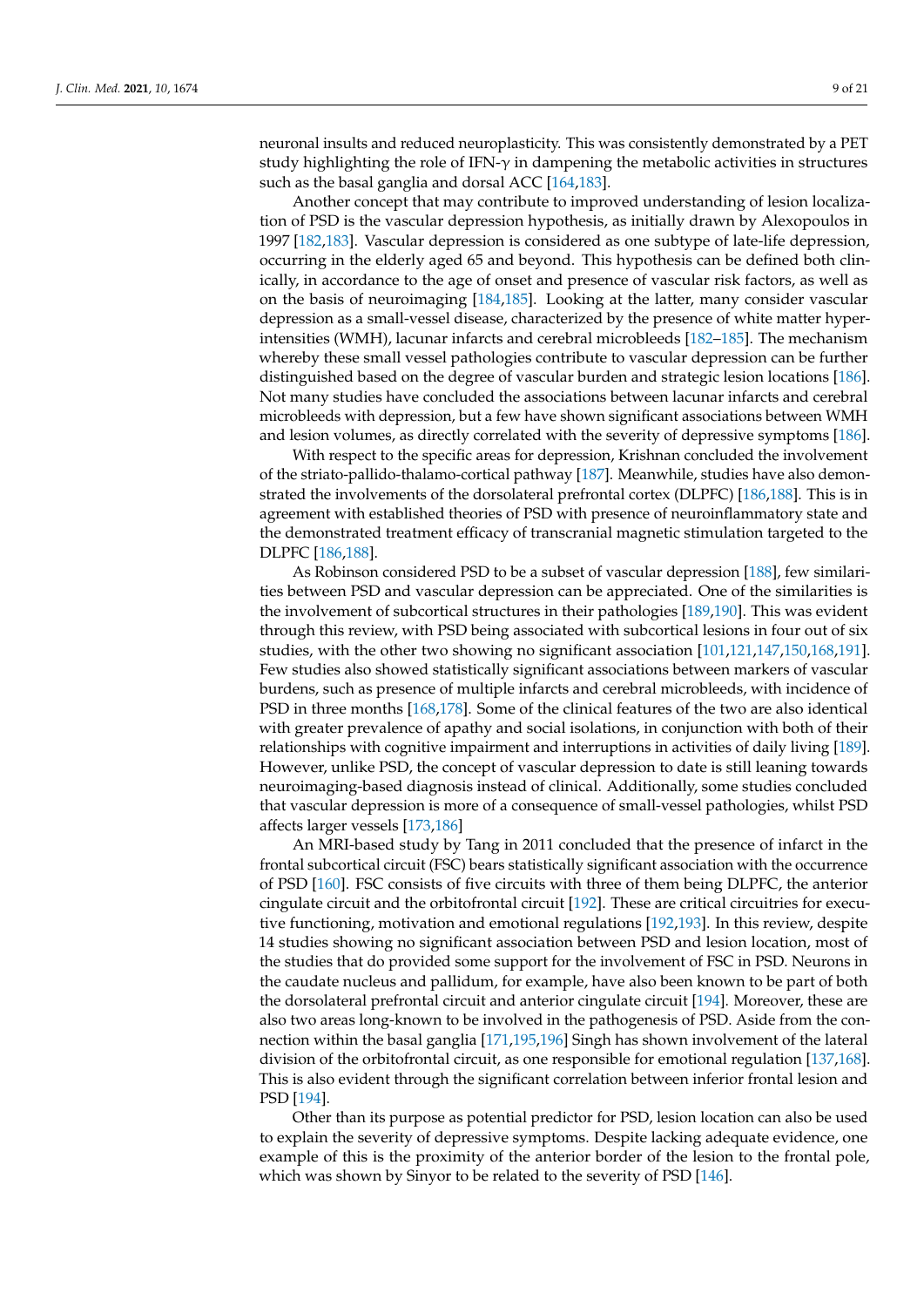Robinson and colleagues were the first to correlate anatomy and behavioural manifestation in animal models [\[193\]](#page-19-9). Subsequently, various studies have linked PSD with brain laterality, specific neuroanatomical location and stroke subtype. A cross-sectional study involving 28 patients with PSD concluded that left hemispheric cortical and subcortical infarcts were associated with the development of the former [\[146\]](#page-17-18). This was further alluded by another study which proved that left hemispheric lesions, particularly in the frontal lobe, were independently associated with severe depression [\[194\]](#page-19-10). A systematic review involving more than 5500 patients refuted this claim, which was further corroborated by another meta-analysis two years later [\[127\]](#page-17-0). However, there is evidence to suggest that left-sided lesions are usually associated with PSD in the acute phase [\[194\]](#page-19-10), while right hemispheric lesions resulted in the later during the subacute phase [\[127\]](#page-17-0).

State-of-the-art technology that has emerged over the years has allowed researchers to correlate neuroanatomy and functional changes with respect to mood-related conditions post stroke. Shi et al. performed voxel-based morphometry and functional magnetic resonance imaging (fMRI) in 30 patients with PSD [\[128](#page-17-1)[,197\]](#page-19-13). In their analysis, it has been demonstrated that decreased grey matter, particularly at the prefrontal cortex, limbic system and the motor cortex, were the main culprits to PSD [\[128](#page-17-1)[,197\]](#page-19-13). This was further supported by another study which showed that disruption of the functional connectivity of the insular cortex, left putamen and right superior longitudinal fasciculus correlated with worse Hamilton Depression (HAM-D) Rating Scale score for depression [\[198\]](#page-19-14). Known collectively as the limbic-cortical-striatal-pallidal-thalamic (LCSPT) circuit, it has been demonstrated that patients with post-stroke depression have distinct white matter microstructural changes as typified by fractional anisotropy (FA) and mean kurtosis (MK) levels [\[198,](#page-19-14)[199\]](#page-19-15). In particular, Shen and colleagues have provided evidence that FA of the left frontal lobe and MK levels of bilateral frontal lobes were substantially smaller when compared to their non-PSD counterparts [\[198\]](#page-19-14). The same trend was observed in the bilateral anterior limbs of the internal capsule; however, Yasuno showed a negative correlation between depressive symptoms and FA values 6 months after acute ischemia [\[199\]](#page-19-15).

## *1.8. Inflammation-Related Genetic Polymorphisms Associated with PSD*

There is compelling evidence that genetic mechanisms lead to the activation of various cell lineages and inflammatory factors that play a key role in the pathology of PSD. It has been substantiated in the literature that serotonin is core to the pathogenesis of PSD. In particular, the role of the serotonin transporter gene and the tryptophan hydroxylase 2 (TPH2) gene, both of which are essential in serotonin synthesis, have been evaluated in human and animal studies to correlate with PSD [\[200,](#page-19-16)[201\]](#page-19-17). In a study involving 199 Chinese patients with PSD, it has been demonstrated that the serotonin transporter-linked polymorphic region (5-HTTLPR) polymorphism was linked to patients' susceptibility to PSD [\[200\]](#page-19-16). Moreover, a case control study comparing stroke survivors with and without depression has also provided evidence that the presence of mutations in the 5-HTTLPR gene resulted in a three-fold odds of acquiring PSD [\[201,](#page-19-17)[202\]](#page-19-18). The significance of this genetic mutation was also replicated in a meta-analysis of seven trials, which has shown that homozygosity to 5-HTTLPR (5-HTTLPR) polymorphism was significantly associated with PSD, while the heterozygous and the recessive models were shown to be protective [\[177\]](#page-18-21). On the other hand, genetic abnormalities involving the TPH2 have also been evaluated in PSD. Genotypic studies of more than 300 Korean patients have shown that the presence of *TPH2* rs4641528 C was predominant among these patients and suggests that homozygosity to this allele makes patients susceptible to PSD [\[203\]](#page-19-19). This finding is further strengthened in a study published by Tsai et al., which showed that patients who responded to selective serotonin reuptake inhibitors had a higher proportion of heterozygous carriers of this gene compared to non-responders [\[204\]](#page-19-20). In addition to TPH2, there is also evidence that methylation of the brain-derived neurotrophic factor (BDNF) gene, which is key in neuronal maturation and synaptic plasticity, increases susceptibility to PSD and predicts response to treatment [\[205](#page-19-21)[,206\]](#page-19-22). A study by Kim and colleagues looked into the relationship of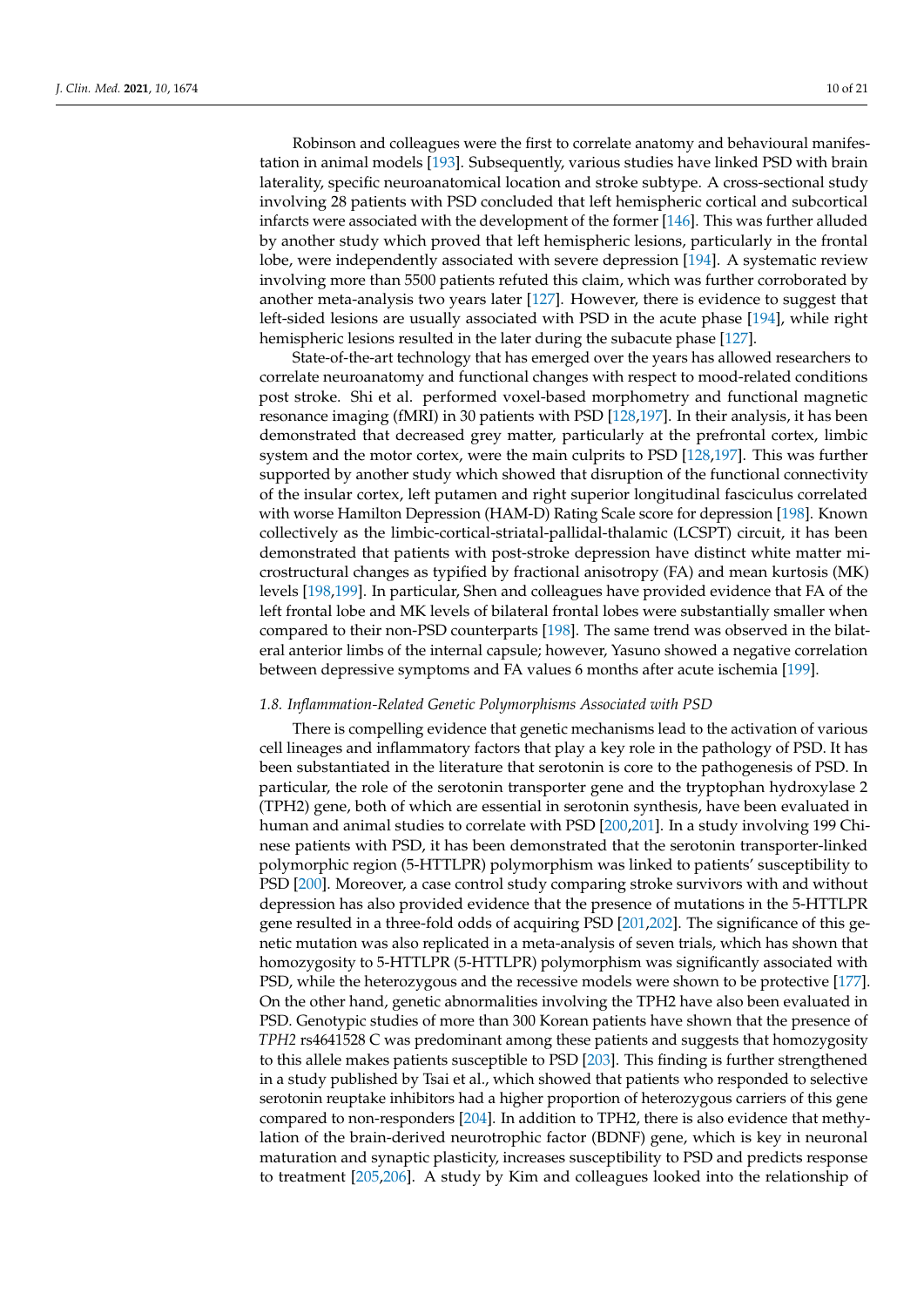BDNF methylation status and PSD and has shown that increased burden of the former is associated with higher incidence of PSD and worse symptoms [\[207\]](#page-19-23). Similarly, animal models have also shown that BDNF expression in the hippocampus and cerebellum of rats was significantly lower in patients with depression post stroke compared to normal controls [\[79,](#page-15-5)[208,](#page-19-24)[209\]](#page-19-25). This genetic biomarker has also proven its utility in assessing a patient's response to treatment. Fluoxetine, an SSRI which is used in the treatment of PSD, has been shown to upregulate the expression of BDNF synthesis in mice hippocampus, which improved depressive signs [\[210\]](#page-19-26).

Another identified receptor that has been shown to play an important role in PSD is the expression of the P2X4 (P2X4Rs) [\[211\]](#page-20-0). These receptors, which are ubiquitous in CNS cell lineages, particularly in microglia and monocytes, have been shown to reduce the burden of depression and improve stroke recovery in mice models [\[211\]](#page-20-0). Animal studies have provided evidence that myeloid-specific (MS) P2X4R knock-out (KO) mice exhibited depressive phenotype regardless of the size of stroke [\[211\]](#page-20-0). This is likely explained by the alteration in the concentration of tyrosine hydroxylase and dopamine receptors pre and post-synaptically, which is central to the pathogenesis of depression [\[212\]](#page-20-1). These receptor alterations have also resulted in depression-related behaviours such as increased ethanol intake in transgenic mouse models [\[213\]](#page-20-2). On the other hand, activation of P2X2 receptors in the medial prefrontal cortex has been shown to have antidepressant effects [\[214\]](#page-20-3). Mouse models have provided evidence that modulation of P2X2 receptors by inducing ATP release from astrocytes has resulted in the alleviation of depression [\[214\]](#page-20-3). While the clinical utility of P2XR modulation has been explored in neuropsychiatric conditions such as alcohol addiction [\[213\]](#page-20-2), its role in PSD has not been fully elucidated. Another genetic biomarker that has been looked into is apolipoprotein E (APOE) expression, which is another genetic biomarker for neurodegenerative conditions. It is an apoprotein that is known to regulate lipid homeostasis and also plays a critical role in neuronal repair [\[215\]](#page-20-4). A study of Chinese patients with PSD has shown that the presence of APOE polymorphism is linked to an increased risk of PSD with an odds ratio of 3.17 for the rs429358-TC allele and 11.24 for the rs429358-CC allele [\[216\]](#page-20-5).

# **2. Anti-Inflammatory Treatment in PSD**

There is substantial evidence to suggest agents that target inflammation may have a putative role in the treatment of PSD. Both human and animal studies show amelioration of depressive symptoms using various regimens among post-stroke patients.

# *2.1. Anti-Inflammatory Properties of Herbal Medications for PSD*

Herbal medications have been extensively investigated for PSD in various populations. An experimental study on the herbal medication paeoniflorin improved depressive -like behaviour among rat models, similar to the effects of fluoxetine [\[217\]](#page-20-6). A mechanism proposed for its benefit is the increased BDNF and *p*-CREB expression in the hippocampus [\[217\]](#page-20-6). Another animal study confirms the utility of Yi-nao-jie-yu prescription for PSD in rat models [\[209\]](#page-19-25). Its potential beneficial effects is attributed to the upregulation of Notch signalling genes, which is key to its neurogenesis [\[209\]](#page-19-25). Studies in human subjects have also provided substantial proof on the utility of traditional herbal medicines for PSD. A meta-analysis of randomized clinical trials demonstrates that Chai Hu Shu Gan San, a Chinese herbal medication composed of three subcomponents with anti-inflammatory and antioxidant properties, has benefits for post-stroke depression [\[218\]](#page-20-7). The Korean traditional medicine Sihogayonggolmoryeo-tang has also shown to have antidepressant effects in a meta-analysis performed by Kwon and colleagues [\[219\]](#page-20-8). The anti-inflammatory effect of one of its components, *Bupleuri Radix,* is attributed to the increased levels of nerve growth factor and brain-derived neurotrophic factor [\[220\]](#page-20-9). Curcumin is another traditional medication, which exerts its antidepressant effects among stroke patients by inhibiting P2X7R and subsequently deactivating calcium-mediated inflammatory effects related to PSD [\[221\]](#page-20-10) While the beneficial effects of traditional medicine may be convincing, a sys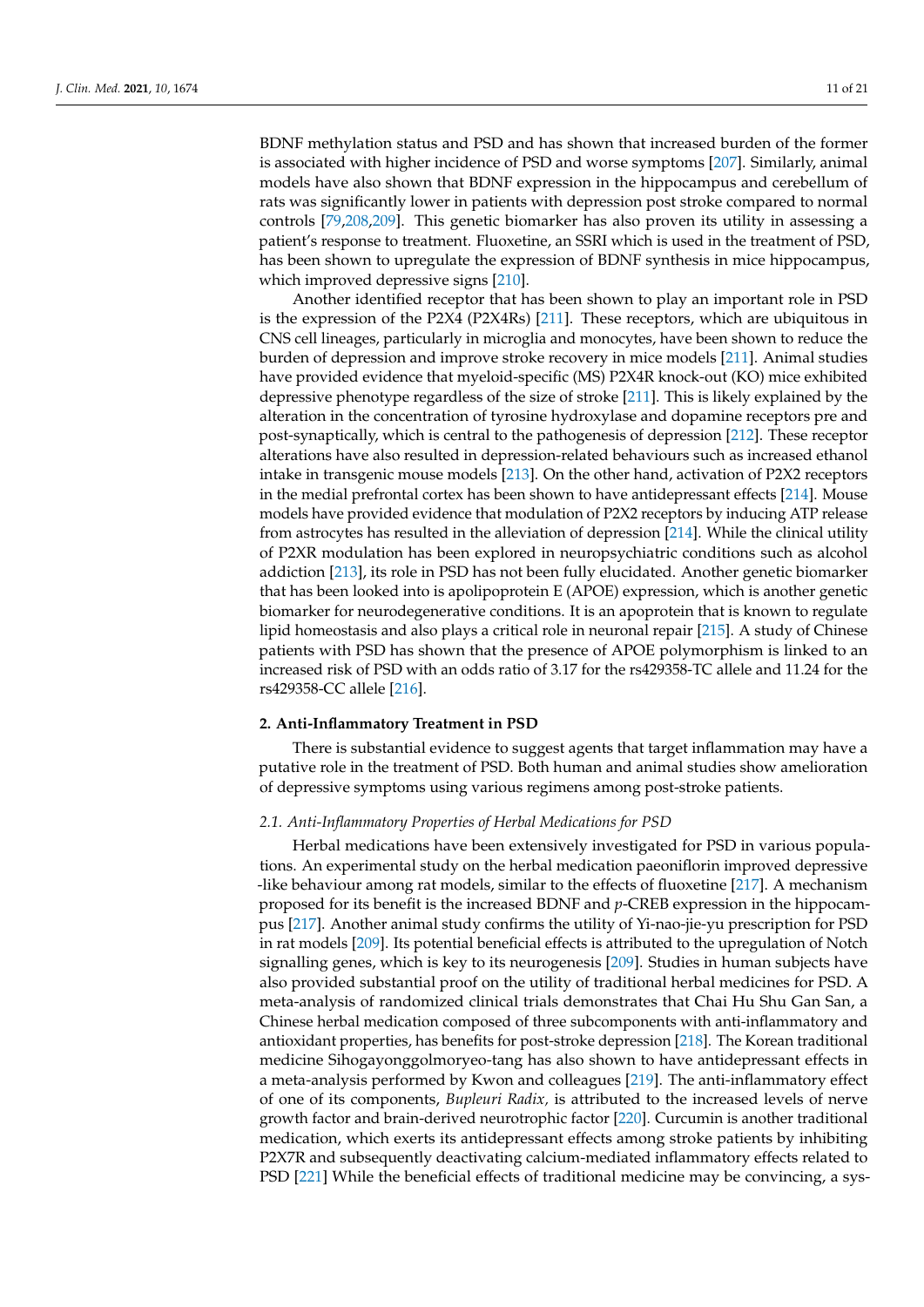tematic review of randomized control trials comparing various Chinese herbal medicines and fluoxetine shows otherwise [\[222\]](#page-20-11). This study concludes that most of the clinical trials had a high risk of bias and therefore draws no firm conclusion to ascertain safety and efficacy [\[218,](#page-20-7)[219,](#page-20-8)[222\]](#page-20-11). To date, there are no existing guidelines that recommend herbal medications for poststroke depression.

# *2.2. Anti-Inflammatory Properties of Antidepressants*

Various antidepressants are known for their pleiotropic properties including their anti-inflammatory mechanism. As shown in post-ischemic rat models, it has been demonstrated that fluoxetine exhibits a dose-dependent reduction in the activation of cellular inflammatory mediators such as microglia and neutrophils and suppresses the activity of NF-kappaB [\[223\]](#page-20-12). Fluoxetine also reduced the levels of inflammatory cytokines such as TNF-α, IL-1β and IL-6 in experimental studies [\[224\]](#page-20-13). Furthermore, fluoxetine injections in rat models enhanced neurogenesis and prevented a pathological increase in stem cell recruitment in the hippocampus [\[224\]](#page-20-13). Similarly, citalopram demonstrates neuroprotective effects by decreasing oxidative stress, inflammation and apoptosis [\[225\]](#page-20-14). Additionally, the natural antidepressant hyperforin also improves post-stroke depression and post-stroke isolation in rat models by inhibiting TGF-β, resulting in the promotion of hippocampal neurogenesis [\[226](#page-20-15)[,227\]](#page-20-16). While there is a growing number of animal studies looking into the anti-inflammatory effects of various antidepressants, these benefits have not been established in human studies to date.

# *2.3. Antioxidants and Other Anti-Inflammatory Medications for PSD*

The production of reactive oxygen species as a result of oxidative stress and lipid, protein and DNA damage has also shown to be key in the pathophysiology of PSD [\[228](#page-20-17)[,229\]](#page-20-18). It is in this regard that antioxidants such as polyphenols might play a key role as a therapeutic agent [\[229\]](#page-20-18). The antioxidant components of green tea such as polyphenol, theanine, glutamine and caffeine have also been shown to be beneficial for PSD [\[230\]](#page-20-19). Minocycline, on the other hand, has also been studied for the treatment of depression in mice with global cerebral ischemia [\[231\]](#page-20-20). This is likely secondary to the upregulation of neuroprotective cytokines and the reduction in hippocampal degeneration [\[231,](#page-20-20)[232\]](#page-20-21). These observations and theoretical implications have yet to be replicated in human studies.

#### **3. Conclusions**

Depression is not an uncommon post-stroke complication, and it impacts every patient's functional recovery, quality of life and predisposes to a higher risk of stroke recurrence and mortality. One of the key factors contributing to the occurrence of post-stroke depression is the heightened state inflammation, which affects neural and systemic pathways as evidenced by various biomarkers. Furthermore, neuroanatomical correlates primarily involving the frontal cortical and subcortical structures also play a critical role for this post-stroke complication. Various studies support the potential role of therapy aimed at decreasing inflammation in post-stroke depression, but clinical trials are limited to validate its use. More studies are necessary to look at treatment strategies that potentially target the neuroinflammatory basis of this growing public health concern.

**Author Contributions:** Conceptualization T.W.; methodology, T.W. and C.S.; software, T.W.; validation, T.W. and C.S.; formal analysis, T.W. and C.S.; investigation, T.W. and C.S.; resources, T.W.; data curation, T.W. and C.S.; Writing—Original draft preparation, T.W.; Writing—Review and editing, T.W. and C.S.; visualization, T.W.; supervision, T.W.; project administration, T.W.; funding acquisition, T.W. All authors have read and agreed to the published version of the manuscript.

**Funding:** This research received no external funding.

**Institutional Review Board Statement:** Not applicable.

**Informed Consent Statement:** Not applicable.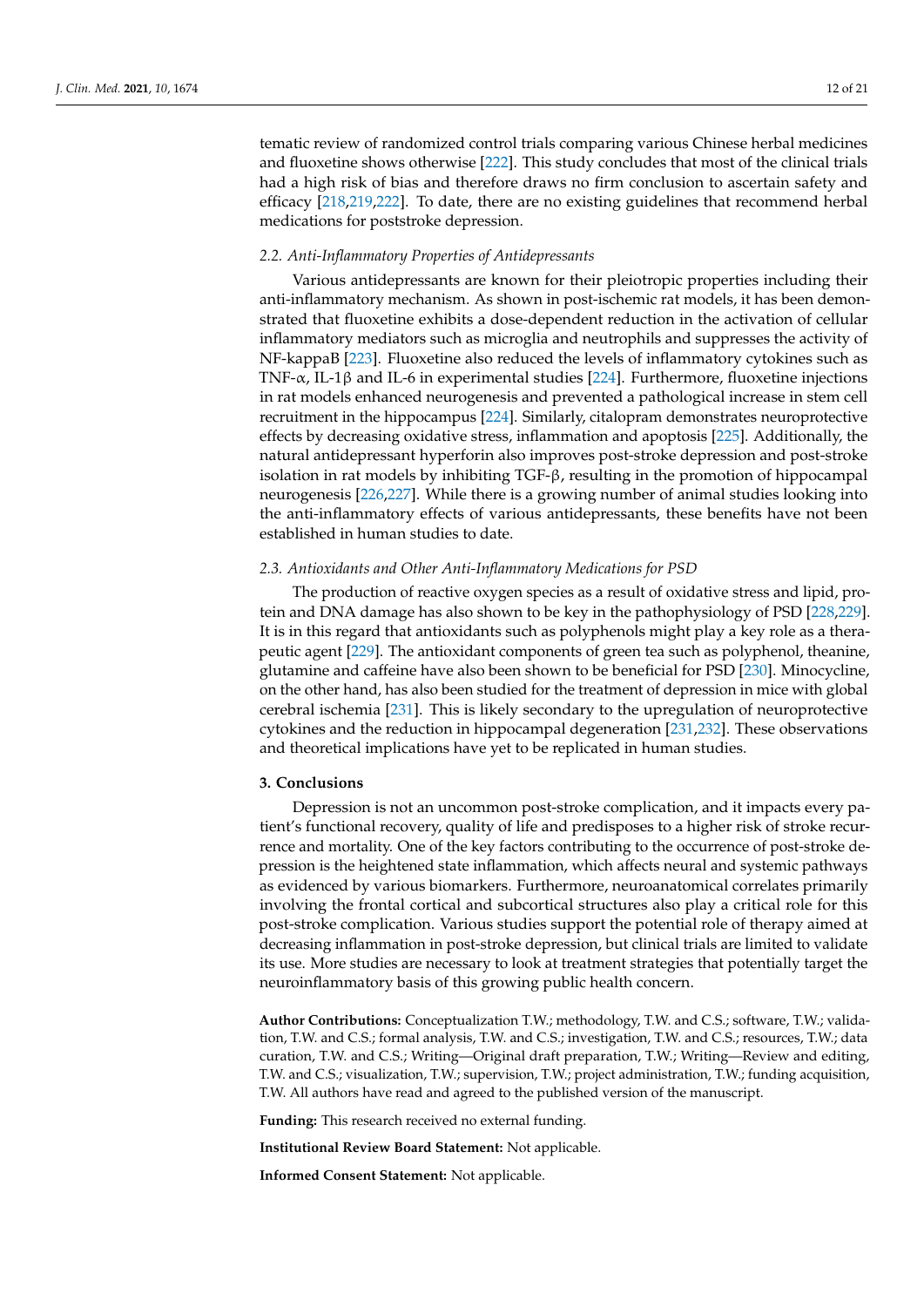**Data Availability Statement:** Not applicable.

**Acknowledgments:** Chanith Wijeratne, Monash Medical School and Migraine Foundation for the organisational support.

**Conflicts of Interest:** The authors declare no conflict of interest.

## **References**

- <span id="page-12-0"></span>1. Johnson, C.O.; Nguyen, M.; Roth, G.A.; Nichols, E.; Alam, T.; Abate, D.; Abd-Allah, F.; Abdelalim, A.; Abraha, H.N.; Abu-Rmeileh, N.M.E.; et al. Global, regional, and national burden of stroke, 1990–2016: A systematic analysis for the Global Burden of Disease Study 2016. *Lancet Neurol.* **2019**, *18*, 439–458. [\[CrossRef\]](http://doi.org/10.1016/S1474-4422(19)30034-1)
- <span id="page-12-1"></span>2. Rajsic, S.; Gothe, H.; Borba, H.H.; Sroczynski, G.; Vujicic, J.; Toell, T.; Siebert, U. Economic burden of stroke: A systematic review on post-stroke care. *Eur. J. Health Econ.* **2019**, *20*, 107–134. [\[CrossRef\]](http://doi.org/10.1007/s10198-018-0984-0)
- <span id="page-12-2"></span>3. Roth, G.A.; Mensah, G.A.; Johnson, C.O.; Addolorato, G.; Ammirati, E.; Baddour, L.M.; Barengo, N.C.; Beaton, A.Z.; Benjamin, E.J.; Benziger, C.P.; et al. Global Burden of Cardiovascular Diseases and Risk Factors, 1990-2019: Update From the GBD 2019 Study. *J. Am. Coll. Cardiol.* **2020**, *76*, 2982–3021. [\[CrossRef\]](http://doi.org/10.1016/j.jacc.2020.11.010)
- <span id="page-12-3"></span>4. Feigin, V.L.; Nichols, E.; Alam, T.; Bannick, M.S.; Beghi, E.; Blake, N.; Culpepper, W.J.; Dorsey, E.R.; Elbaz, A.; Ellenbogen, R.G.; et al. Global, regional, and national burden of neurological disorders, 1990–2016: A systematic analysis for the Global Burden of Disease Study 2016. *Lancet Neurol.* **2019**, *18*, 459–480. [\[CrossRef\]](http://doi.org/10.1016/S1474-4422(18)30499-X)
- <span id="page-12-4"></span>5. Bromet, E.; Andrade, L.H.; Hwang, I.; Sampson, N.A.; Alonso, J.; de Girolamo, G.; de Graaf, R.; Demyttenaere, K.; Hu, C.; Iwata, N.; et al. Cross-national epidemiology of DSM-IV major depressive episode. *BMC Med.* **2011**, *9*, 90. [\[CrossRef\]](http://doi.org/10.1186/1741-7015-9-90) [\[PubMed\]](http://www.ncbi.nlm.nih.gov/pubmed/21791035)
- 6. Greenberg, P.E.; Fournier, A.A.; Sisitsky, T.; Pike, C.T.; Kessler, R.C. The economic burden of adults with major depressive disorder in the United States (2005 and 2010). *J. Clin. Psychiatry* **2015**, *76*, 155–162. [\[CrossRef\]](http://doi.org/10.4088/JCP.14m09298) [\[PubMed\]](http://www.ncbi.nlm.nih.gov/pubmed/25742202)
- 7. Kessler, R.C.; Bromet, E.J. The epidemiology of depression across cultures. *Annu. Rev. Public Health* **2013**, *34*, 119–138. [\[CrossRef\]](http://doi.org/10.1146/annurev-publhealth-031912-114409) [\[PubMed\]](http://www.ncbi.nlm.nih.gov/pubmed/23514317)
- <span id="page-12-5"></span>8. Liu, Q.; He, H.; Yang, J.; Feng, X.; Zhao, F.; Lyu, J. Changes in the global burden of depression from 1990 to 2017: Findings from the Global Burden of Disease study. *J. Psychiatr Res.* **2020**, *126*, 134–140. [\[CrossRef\]](http://doi.org/10.1016/j.jpsychires.2019.08.002) [\[PubMed\]](http://www.ncbi.nlm.nih.gov/pubmed/31439359)
- <span id="page-12-6"></span>9. White, C.L.; McClure, L.A.; Wallace, P.M.; Braimah, J.; Liskay, A.; Roldan, A.; Benavente, O.R.; Investigators, S.P.S. The correlates and course of depression in patients with lacunar stroke: Results from the Secondary Prevention of Small Subcortical Strokes (SPS3) study. *Cerebrovasc. Dis.* **2011**, *32*, 354–360. [\[CrossRef\]](http://doi.org/10.1159/000330350) [\[PubMed\]](http://www.ncbi.nlm.nih.gov/pubmed/21921599)
- <span id="page-12-7"></span>10. Hackett, M.L.; Pickles, K. Part I: Frequency of depression after stroke: An updated systematic review and meta-analysis of observational studies. *Int. J. Stroke* **2014**, *9*, 1017–1025. [\[CrossRef\]](http://doi.org/10.1111/ijs.12357) [\[PubMed\]](http://www.ncbi.nlm.nih.gov/pubmed/25117911)
- <span id="page-12-8"></span>11. Husaini, B.; Levine, R.; Sharp, L.; Cain, V.; Novotny, M.; Hull, P.; Orum, G.; Samad, Z.; Sampson, U.; Moonis, M. Depression increases stroke hospitalization cost: An analysis of 17,010 stroke patients in 2008 by race and gender. *Stroke Res. Treat.* **2013**, *2013*, 846732. [\[CrossRef\]](http://doi.org/10.1155/2013/846732) [\[PubMed\]](http://www.ncbi.nlm.nih.gov/pubmed/23555070)
- <span id="page-12-10"></span>12. Ezema, C.I.; Akusoba, P.C.; Nweke, M.C.; Uchewoke, C.U.; Agono, J.; Usoro, G. Influence of Post-Stroke Depression on Functional Independence in Activities of Daily Living. *Ethiop. J. Health Sci.* **2019**, *29*, 841–846. [\[CrossRef\]](http://doi.org/10.4314/ejhs.v29i1.5) [\[PubMed\]](http://www.ncbi.nlm.nih.gov/pubmed/30700951)
- <span id="page-12-11"></span>13. Blöchl, M.; Meissner, S.; Nestler, S. Does depression after stroke negatively influence physical disability? A systematic review and meta-analysis of longitudinal studies. *J. Affect Disord.* **2019**, *247*, 45–56. [\[CrossRef\]](http://doi.org/10.1016/j.jad.2018.12.082)
- 14. Sarfo, F.S.; Agbenorku, M.; Adamu, S.; Obese, V.; Berchie, P.; Ovbiagele, B. The dynamics of Poststroke depression among Ghanaians. *J. Neurol. Sci.* **2019**, *405*, 116410. [\[CrossRef\]](http://doi.org/10.1016/j.jns.2019.07.028)
- <span id="page-12-12"></span>15. Sarfo, F.S.; Jenkins, C.; Singh, A.; Owolabi, M.; Ojagbemi, A.; Adusei, N.; Saulson, R.; Ovbiagele, B. Post-stroke depression in Ghana: Characteristics and correlates. *J. Neurol. Sci.* **2017**, *379*, 261–265. [\[CrossRef\]](http://doi.org/10.1016/j.jns.2017.06.032)
- 16. Sarfo, F.S.; Berchie, P.; Singh, A.; Nichols, M.; Agyei-Frimpong, M.; Jenkins, C.; Ovbiagele, B. Prevalence, Trajectory, and Predictors of Poststroke Fatigue among Ghanaians. *J. Stroke Cerebrovasc. Dis.* **2019**, *28*, 1353–1361. [\[CrossRef\]](http://doi.org/10.1016/j.jstrokecerebrovasdis.2019.02.002)
- 17. Sarfo, F.S.; Nichols, M.; Qanungo, S.; Teklehaimanot, A.; Singh, A.; Mensah, N.; Saulson, R.; Gebregziabher, M.; Ezinne, U.; Owolabi, M.; et al. Stroke-related stigma among West Africans: Patterns and predictors. *J. Neurol. Sci.* **2017**, *375*, 270–274. [\[CrossRef\]](http://doi.org/10.1016/j.jns.2017.02.018)
- <span id="page-12-13"></span>18. Rabi-Žikić, T.; Živanović, Ž.; Đajić, V.; Simić, S.; Ružička-Kaloci, S.; Slankamenac, S.; Žikić, M. Predictors of Early-Onset Depression after First-Ever Stroke. *Acta. Clin. Croat.* **2020**, *59*, 81–90. [\[CrossRef\]](http://doi.org/10.20471/acc.2020.59.01.10)
- <span id="page-12-14"></span>19. van de Weg, F.B.; Kuik, D.J.; Lankhorst, G.J. Post-stroke depression and functional outcome: A cohort study investigating the influence of depression on functional recovery from stroke. *Clin. Rehabil.* **1999**, *13*, 268–272. [\[CrossRef\]](http://doi.org/10.1191/026921599672495022) [\[PubMed\]](http://www.ncbi.nlm.nih.gov/pubmed/10392654)
- <span id="page-12-9"></span>20. Sibolt, G.; Curtze, S.; Melkas, S.; Pohjasvaara, T.; Kaste, M.; Karhunen, P.J.; Oksala, N.K.; Vataja, R.; Erkinjuntti, T. Post-stroke depression and depression-executive dysfunction syndrome are associated with recurrence of ischaemic stroke. *Cerebrovasc. Dis.* **2013**, *36*, 336–343. [\[CrossRef\]](http://doi.org/10.1159/000355145)
- <span id="page-12-16"></span>21. Wu, Q.E.; Zhou, A.M.; Han, Y.P.; Liu, Y.M.; Yang, Y.; Wang, X.M.; Shi, X. Poststroke depression and risk of recurrent stroke: A meta-analysis of prospective studies. *Medicine* **2019**, *98*, e17235. [\[CrossRef\]](http://doi.org/10.1097/MD.0000000000017235)
- <span id="page-12-15"></span>22. Morris, P.L.; Robinson, R.G.; Raphael, B.; Hopwood, M.J. Lesion location and poststroke depression. *J. Neuropsychiatr. Clin. Neurosci.* **1996**, *8*, 399–403.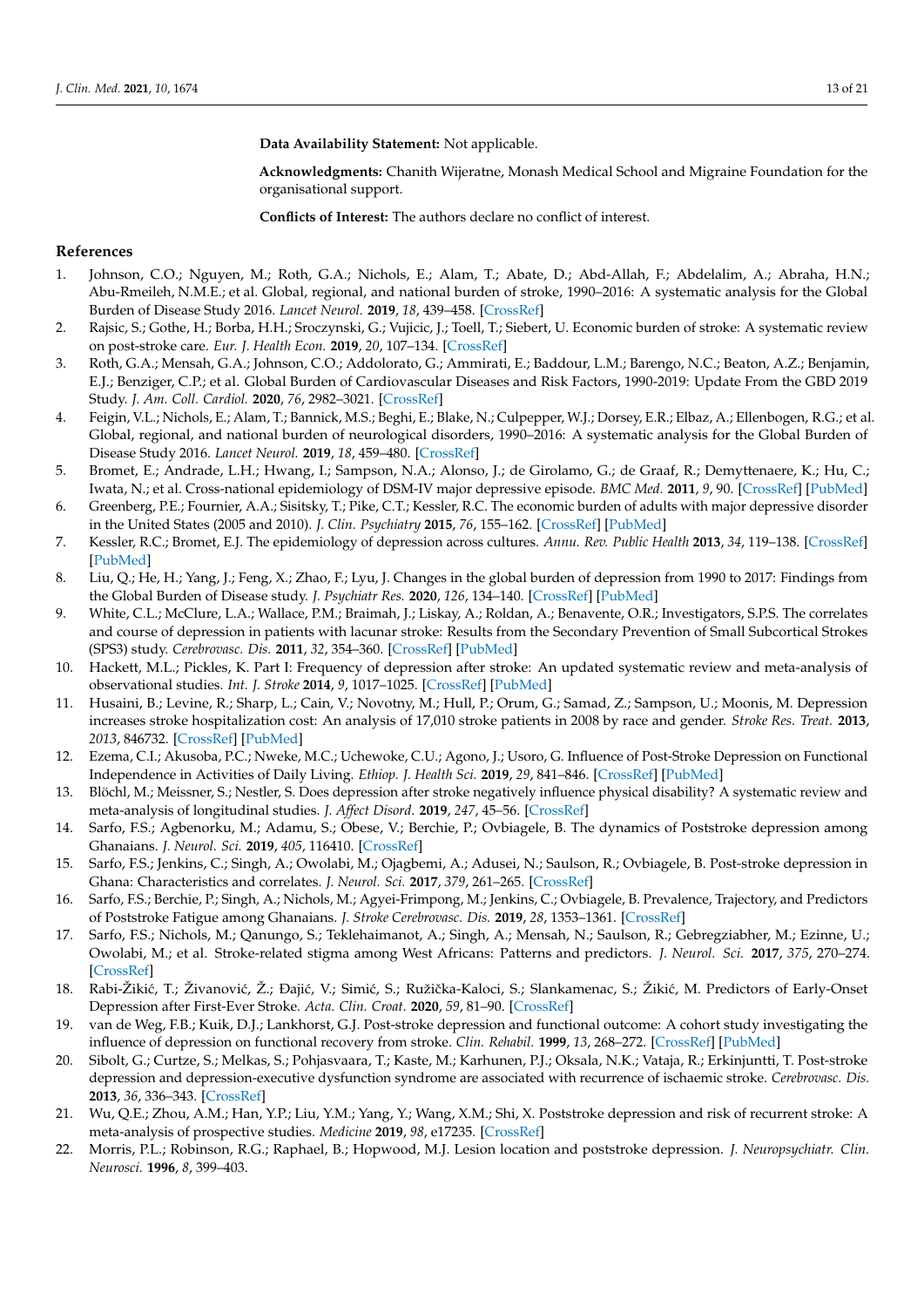- <span id="page-13-3"></span>23. Ayerbe, L.; Ayis, S.; Crichton, S.; Wolfe, C.D.; Rudd, A.G. The long-term outcomes of depression up to 10 years after stroke; the South London Stroke Register. *J. Neurol. Neurosurg. Psychiatr.* **2014**, *85*, 514–521. [\[CrossRef\]](http://doi.org/10.1136/jnnp-2013-306448) [\[PubMed\]](http://www.ncbi.nlm.nih.gov/pubmed/24163430)
- <span id="page-13-4"></span>24. Ellis, C.; Zhao, Y.; Egede, L.E. Depression and increased risk of death in adults with stroke. *J. Psychosom. Res.* **2010**, *68*, 545–551. [\[CrossRef\]](http://doi.org/10.1016/j.jpsychores.2009.11.006) [\[PubMed\]](http://www.ncbi.nlm.nih.gov/pubmed/20488271)
- <span id="page-13-0"></span>25. Bartoli, F.; Di Brita, C.; Crocamo, C.; Clerici, M.; Carrà, G. Early Post-stroke Depression and Mortality: Meta-Analysis and Meta-Regression. *Front. Psychiatry* **2018**, *9*, 530. [\[CrossRef\]](http://doi.org/10.3389/fpsyt.2018.00530)
- <span id="page-13-1"></span>26. Towfighi, A.; Ovbiagele, B.; El Husseini, N.; Hackett, M.L.; Jorge, R.E.; Kissela, B.M.; Mitchell, P.H.; Skolarus, L.E.; Whooley, M.A.; Williams, L.S.; et al. Poststroke Depression: A Scientific Statement for Healthcare Professionals From the American Heart Association/American Stroke Association. *Stroke* **2017**, *48*, e30–e43. [\[CrossRef\]](http://doi.org/10.1161/STR.0000000000000113)
- <span id="page-13-2"></span>27. Morris, P.L.; Robinson, R.G.; de Carvalho, M.L.; Albert, P.; Wells, J.C.; Samuels, J.F.; Eden-Fetzer, D.; Price, T.R. Lesion characteristics and depressed mood in the stroke data bank study. *J. Neuropsychiatry Clin. Neurosci.* **1996**, *8*, 153–159. [\[CrossRef\]](http://doi.org/10.1176/jnp.8.2.153) [\[PubMed\]](http://www.ncbi.nlm.nih.gov/pubmed/9081550)
- <span id="page-13-5"></span>28. Bartoli, F.; Lillia, N.; Lax, A.; Crocamo, C.; Mantero, V.; Carrà, G.; Agostoni, E.; Clerici, M. Depression after stroke and risk of mortality: A systematic review and meta-analysis. *Stroke Res. Treat.* **2013**, *2013*, 862978. [\[CrossRef\]](http://doi.org/10.1155/2013/862978)
- <span id="page-13-6"></span>29. Adzic, M.; Brkic, Z.; Mitic, M.; Francija, E.; Jovicic, M.J.; Radulovic, J.; Maric, N.P. Therapeutic Strategies for Treatment of Inflammation-related Depression. *Curr. Neuropharmacol.* **2018**, *16*, 176–209. [\[CrossRef\]](http://doi.org/10.2174/1570159X15666170828163048)
- <span id="page-13-7"></span>30. Baune, B.T.; Stuart, M.; Gilmour, A.; Wersching, H.; Heindel, W.; Arolt, V.; Berger, K. The relationship between subtypes of depression and cardiovascular disease: A systematic review of biological models. *Transl. Psychiatry* **2012**, *2*, e92. [\[CrossRef\]](http://doi.org/10.1038/tp.2012.18)
- <span id="page-13-8"></span>31. Slavich, G.M.; Cole, S.W. The Emerging Field of Human Social Genomics. *Clinical Psychological Science* **2013**, *1*, 331–348. [\[CrossRef\]](http://doi.org/10.1177/2167702613478594)
- <span id="page-13-9"></span>32. Slavich, G.M.; Irwin, M.R. From stress to inflammation and major depressive disorder: A social signal transduction theory of depression. *Psychol. Bull.* **2014**, *140*, 774–815. [\[CrossRef\]](http://doi.org/10.1037/a0035302)
- <span id="page-13-10"></span>33. Jin, R.; Liu, L.; Zhang, S.; Nanda, A.; Li, G. Role of inflammation and its mediators in acute ischemic stroke. *J. Cardiovasc. Transl. Res.* **2013**, *6*, 834–851. [\[CrossRef\]](http://doi.org/10.1007/s12265-013-9508-6)
- <span id="page-13-11"></span>34. Majd, M.; Saunders, E.F.H.; Engeland, C.G. Inflammation and the dimensions of depression: A review. *Front. Neuroendocrinol.* **2020**, *56*, 100800. [\[CrossRef\]](http://doi.org/10.1016/j.yfrne.2019.100800) [\[PubMed\]](http://www.ncbi.nlm.nih.gov/pubmed/31654681)
- <span id="page-13-12"></span>35. Dowlati, Y.; Herrmann, N.; Swardfager, W.; Liu, H.; Sham, L.; Reim, E.K.; Lanctôt, K.L. A meta-analysis of cytokines in major depression. *Biol. Psychiatry* **2010**, *67*, 446–457. [\[CrossRef\]](http://doi.org/10.1016/j.biopsych.2009.09.033) [\[PubMed\]](http://www.ncbi.nlm.nih.gov/pubmed/20015486)
- <span id="page-13-13"></span>36. Köhler, C.A.; Freitas, T.H.; Maes, M.; de Andrade, N.Q.; Liu, C.S.; Fernandes, B.S.; Stubbs, B.; Solmi, M.; Veronese, N.; Herrmann, N.; et al. Peripheral cytokine and chemokine alterations in depression: A meta-analysis of 82 studies. *Acta Psychiatr. Scand* **2017**, *135*, 373–387. [\[CrossRef\]](http://doi.org/10.1111/acps.12698) [\[PubMed\]](http://www.ncbi.nlm.nih.gov/pubmed/28122130)
- <span id="page-13-14"></span>37. Eyre, H.A.; Air, T.; Pradhan, A.; Johnston, J.; Lavretsky, H.; Stuart, M.J.; Baune, B.T. A meta-analysis of chemokines in major depression. *Prog. Neuropsychopharmacol. Biol. Psychiatry* **2016**, *68*, 1–8. [\[CrossRef\]](http://doi.org/10.1016/j.pnpbp.2016.02.006) [\[PubMed\]](http://www.ncbi.nlm.nih.gov/pubmed/26903140)
- <span id="page-13-15"></span>38. Leighton, S.P.; Nerurkar, L.; Krishnadas, R.; Johnman, C.; Graham, G.J.; Cavanagh, J. Chemokines in depression in health and in inflammatory illness: A systematic review and meta-analysis. *Mol. Psychiatry* **2018**, *23*, 48–58. [\[CrossRef\]](http://doi.org/10.1038/mp.2017.205) [\[PubMed\]](http://www.ncbi.nlm.nih.gov/pubmed/29133955)
- <span id="page-13-16"></span>39. Craddock, D.; Thomas, A. Cytokines and late-life depression. *Essent. Psychopharmacol.* **2006**, *7*, 42–52.
- 40. Dahl, J.; Ormstad, H.; Aass, H.C.; Malt, U.F.; Bendz, L.T.; Sandvik, L.; Brundin, L.; Andreassen, O.A. The plasma levels of various cytokines are increased during ongoing depression and are reduced to normal levels after recovery. *Psychoneuroendocrinology* **2014**, *45*, 77–86. [\[CrossRef\]](http://doi.org/10.1016/j.psyneuen.2014.03.019)
- 41. Dandekar, M.P.; Saxena, A.; Scaini, G.; Shin, J.H.; Migut, A.; Giridharan, V.V.; Zhou, Y.; Barichello, T.; Soares, J.C.; Quevedo, J.; et al. Medial Forebrain Bundle Deep Brain Stimulation Reverses Anhedonic-Like Behavior in a Chronic Model of Depression: Importance of BDNF and Inflammatory Cytokines. *Mol. Neurobiol.* **2019**, *56*, 4364–4380. [\[CrossRef\]](http://doi.org/10.1007/s12035-018-1381-5)
- 42. Del Grande da Silva, G.; Wiener, C.D.; Barbosa, L.P.; Araujo, J.M.G.; Molina, M.L.; San Martin, P.; Oses, J.P.; Jansen, K.; de Mattos Souza, L.D.; da Silva, R.A. Pro-inflammatory cytokines and psychotherapy in depression: Results from a randomized clinical trial. *J. Psychiatr. Res.* **2016**, *75*, 57–64. [\[CrossRef\]](http://doi.org/10.1016/j.jpsychires.2016.01.008)
- 43. Dinan, T.G. Inflammatory markers in depression. *Curr. Opin. Psychiatry* **2009**, *22*, 32–36. [\[CrossRef\]](http://doi.org/10.1097/YCO.0b013e328315a561) [\[PubMed\]](http://www.ncbi.nlm.nih.gov/pubmed/19122532)
- <span id="page-13-17"></span>44. Dinan, T.; Siggins, L.; Scully, P.; O'Brien, S.; Ross, P.; Stanton, C. Investigating the inflammatory phenotype of major depression: Focus on cytokines and polyunsaturated fatty acids. *J. Psychiatr. Res.* **2009**, *43*, 471–476. [\[CrossRef\]](http://doi.org/10.1016/j.jpsychires.2008.06.003) [\[PubMed\]](http://www.ncbi.nlm.nih.gov/pubmed/18640689)
- <span id="page-13-18"></span>45. Ma, M.; Ren, Q.; Yang, C.; Zhang, J.C.; Yao, W.; Dong, C.; Ohgi, Y.; Futamura, T.; Hashimoto, K. Antidepressant effects of combination of brexpiprazole and fluoxetine on depression-like behavior and dendritic changes in mice after inflammation. *Psychopharmacology* **2017**, *234*, 525–533. [\[CrossRef\]](http://doi.org/10.1007/s00213-016-4483-7) [\[PubMed\]](http://www.ncbi.nlm.nih.gov/pubmed/27844095)
- <span id="page-13-19"></span>46. Ohgi, Y.; Futamura, T.; Kikuchi, T.; Hashimoto, K. Effects of antidepressants on alternations in serum cytokines and depressive-like behavior in mice after lipopolysaccharide administration. *Pharmacol. Biochem. Behav.* **2013**, *103*, 853–859. [\[CrossRef\]](http://doi.org/10.1016/j.pbb.2012.12.003)
- <span id="page-13-20"></span>47. Qiu, W.; Wu, M.; Liu, S.; Chen, B.; Pan, C.; Yang, M.; Wang, K.J. Suppressive immunoregulatory effects of three antidepressants via inhibition of the nuclear factor-κB activation assessed using primary macrophages of carp (Cyprinus carpio). *Toxicol. Appl. Pharmacol.* **2017**, *322*, 1–8. [\[CrossRef\]](http://doi.org/10.1016/j.taap.2017.03.002) [\[PubMed\]](http://www.ncbi.nlm.nih.gov/pubmed/28263824)
- <span id="page-13-21"></span>48. Hannestad, J.; DellaGioia, N.; Bloch, M. The effect of antidepressant medication treatment on serum levels of inflammatory cytokines: A meta-analysis. *Neuropsychopharmacology* **2011**, *36*, 2452–2459. [\[CrossRef\]](http://doi.org/10.1038/npp.2011.132) [\[PubMed\]](http://www.ncbi.nlm.nih.gov/pubmed/21796103)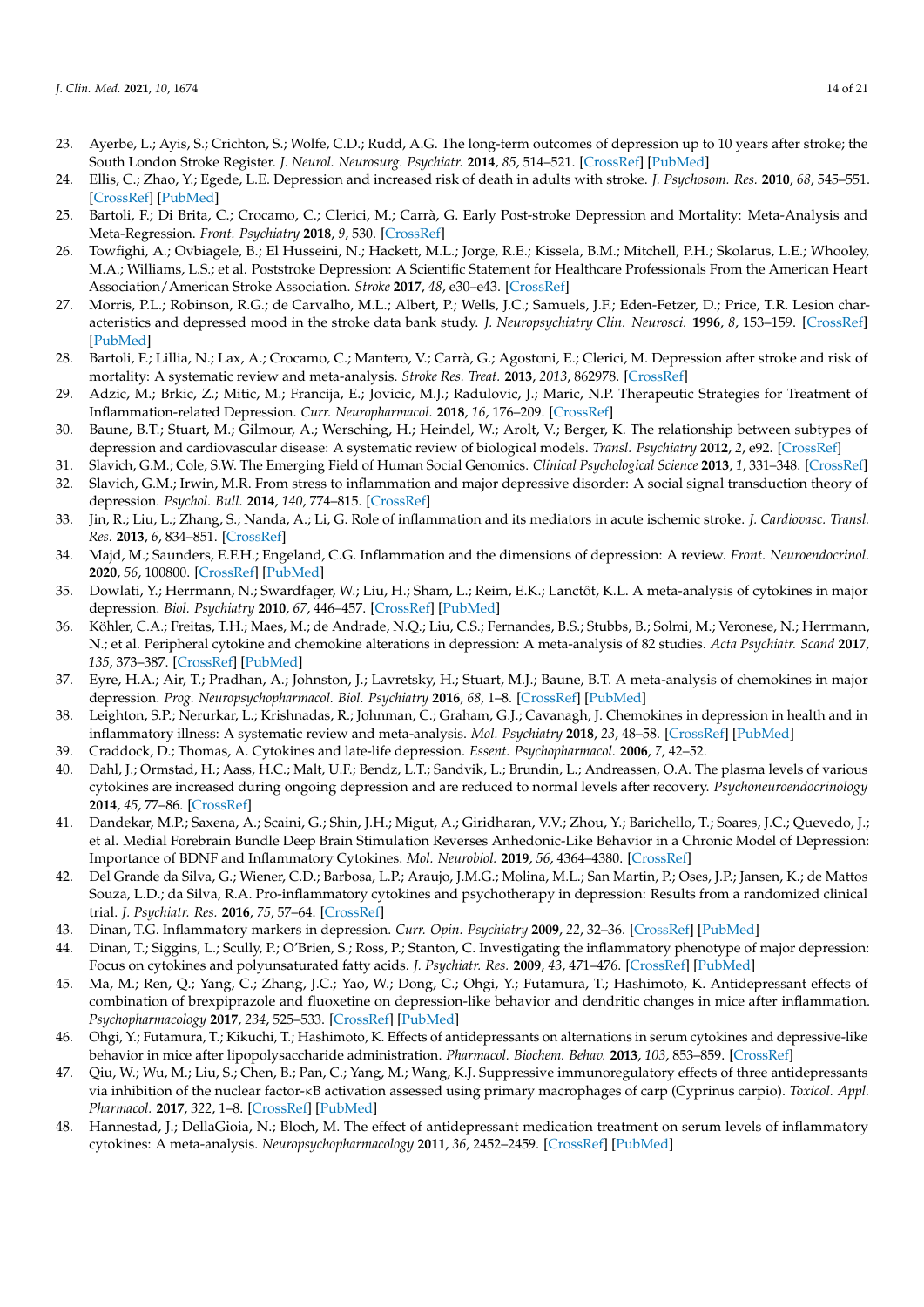- <span id="page-14-0"></span>49. Chen, C.Y.; Yeh, Y.W.; Kuo, S.C.; Liang, C.S.; Ho, P.S.; Huang, C.C.; Yen, C.H.; Shyu, J.F.; Lu, R.B.; Huang, S.Y. Differences in immunomodulatory properties between venlafaxine and paroxetine in patients with major depressive disorder. *Psychoneuroendocrinology* **2018**, *87*, 108–118. [\[CrossRef\]](http://doi.org/10.1016/j.psyneuen.2017.10.009) [\[PubMed\]](http://www.ncbi.nlm.nih.gov/pubmed/29055264)
- <span id="page-14-1"></span>50. Bisdas, S.; Donnerstag, F.; Ahl, B.; Bohrer, I.; Weissenborn, K.; Becker, H. Comparison of Perfusion Computed Tomography With Diffusion-Weighted Magnetic Resonance Imaging in Hyperacute Ischemic Stroke. *J. Comput. Assist. Tomogr.* **2004**, *28*, 747–755. [\[CrossRef\]](http://doi.org/10.1097/00004728-200411000-00004)
- <span id="page-14-2"></span>51. Mehta, S.L.; Manhas, N.; Raghubir, R. Molecular targets in cerebral ischemia for developing novel therapeutics. *Brain Res. Rev.* **2007**, *54*, 34–66. [\[CrossRef\]](http://doi.org/10.1016/j.brainresrev.2006.11.003) [\[PubMed\]](http://www.ncbi.nlm.nih.gov/pubmed/17222914)
- <span id="page-14-3"></span>52. Astrup, J.; Siesjö, B.K.; Symon, L. Thresholds in cerebral ischemia—the ischemic penumbra. *Stroke* **1981**, *12*, 723–725. [\[CrossRef\]](http://doi.org/10.1161/01.STR.12.6.723) [\[PubMed\]](http://www.ncbi.nlm.nih.gov/pubmed/6272455)
- <span id="page-14-4"></span>53. Brouns, R.; De Deyn, P.P. The complexity of neurobiological processes in acute ischemic stroke. *Clin. Neurol. Neurosurg.* **2009**, *111*, 483–495. [\[CrossRef\]](http://doi.org/10.1016/j.clineuro.2009.04.001) [\[PubMed\]](http://www.ncbi.nlm.nih.gov/pubmed/19446389)
- <span id="page-14-5"></span>54. Fann, D.Y.; Lee, S.Y.; Manzanero, S.; Chunduri, P.; Sobey, C.G.; Arumugam, T.V. Pathogenesis of acute stroke and the role of inflammasomes. *Ageing Res. Rev.* **2013**, *12*, 941–966. [\[CrossRef\]](http://doi.org/10.1016/j.arr.2013.09.004) [\[PubMed\]](http://www.ncbi.nlm.nih.gov/pubmed/24103368)
- <span id="page-14-6"></span>55. Shabab, T.; Khanabdali, R.; Moghadamtousi, S.Z.; Kadir, H.A.; Mohan, G. Neuroinflammation pathways: A general review. *Int. J. Neurosci.* **2017**, *127*, 624–633. [\[CrossRef\]](http://doi.org/10.1080/00207454.2016.1212854) [\[PubMed\]](http://www.ncbi.nlm.nih.gov/pubmed/27412492)
- <span id="page-14-7"></span>56. Hu, J.; Zhou, W.; Zhou, Z.; Han, J.; Dong, W. Elevated neutrophil-to-lymphocyte and platelet-to-lymphocyte ratios predict post-stroke depression with acute ischemic stroke. *Exp. Ther. Med.* **2020**, *19*, 2497–2504. [\[CrossRef\]](http://doi.org/10.3892/etm.2020.8514)
- 57. Bai, X.; Wang, C.; Wang, L.; Jiang, S.; Zhang, S.; Liu, M.; Wu, B. Association Between Neutrophil to Lymphocyte Ratio and Malignant Brain Edema in Patients With Large Hemispheric Infarction. *Curr. Neurovasc. Res.* **2020**, *17*, 429–436. [\[CrossRef\]](http://doi.org/10.2174/1567202617666200517110509)
- 58. Brooks, S.D.; Spears, C.; Cummings, C.; VanGilder, R.L.; Stinehart, K.R.; Gutmann, L.; Domico, J.; Culp, S.; Carpenter, J.; Rai, A.; et al. Admission neutrophil-lymphocyte ratio predicts 90 day outcome after endovascular stroke therapy. *J. Neurointerv. Surg.* **2014**, *6*, 578–583. [\[CrossRef\]](http://doi.org/10.1136/neurintsurg-2013-010780)
- <span id="page-14-9"></span>59. Chen, H.; Luan, X.; Zhao, K.; Qiu, H.; Liu, Y.; Tu, X.; Tang, W.; He, J. The association between neutrophil-to-lymphocyte ratio and post-stroke depression. *Clin. Chim. Acta* **2018**, *486*, 298–302. [\[CrossRef\]](http://doi.org/10.1016/j.cca.2018.08.026)
- 60. Gong, P.; Liu, Y.; Gong, Y.; Chen, G.; Zhang, X.; Wang, S.; Zhou, F.; Duan, R.; Chen, W.; Huang, T.; et al. The association of neutrophil to lymphocyte ratio, platelet to lymphocyte ratio, and lymphocyte to monocyte ratio with post-thrombolysis early neurological outcomes in patients with acute ischemic stroke. *J. Neuroinflammation* **2021**, *18*, 51. [\[CrossRef\]](http://doi.org/10.1186/s12974-021-02090-6)
- <span id="page-14-8"></span>61. Duan, Z.; Wang, H.; Wang, Z.; Hao, Y.; Zi, W.; Yang, D.; Zhou, Z.; Liu, W.; Lin, M.; Shi, Z.; et al. Neutrophil-Lymphocyte Ratio Predicts Functional and Safety Outcomes after Endovascular Treatment for Acute Ischemic Stroke. *Cerebrovasc. Dis.* **2018**, *45*, 221–227. [\[CrossRef\]](http://doi.org/10.1159/000489401)
- <span id="page-14-10"></span>62. Lucke-Wold, A.N.; Regier, M.D.; Petrone, A.; Tennant, C.; Barr, T. Abstract TMP80: Relationship Between Neutrophil/Lymphocyte Ratio and Post-stroke Depression. *Stroke* **2016**, *47*, ATMP80-ATMP80. [\[CrossRef\]](http://doi.org/10.1161/str.47.suppl_1.tmp80)
- <span id="page-14-11"></span>63. Miller, A.H.; Haroon, E.; Raison, C.L.; Felger, J.C. Cytokine targets in the brain: Impact on neurotransmitters and neurocircuits. *Depress Anxiety* **2013**, *30*, 297–306. [\[CrossRef\]](http://doi.org/10.1002/da.22084)
- <span id="page-14-12"></span>64. Felger, J.C.; Lotrich, F.E. Inflammatory cytokines in depression: Neurobiological mechanisms and therapeutic implications. *Neuroscience* **2013**, *246*, 199–229. [\[CrossRef\]](http://doi.org/10.1016/j.neuroscience.2013.04.060) [\[PubMed\]](http://www.ncbi.nlm.nih.gov/pubmed/23644052)
- <span id="page-14-13"></span>65. Tang, C.Z.; Zhang, Y.L.; Wang, W.S.; Li, W.G.; Shi, J.P. Serum Levels of High-sensitivity C-Reactive Protein at Admission Are More Strongly Associated with Poststroke Depression in Acute Ischemic Stroke than Homocysteine Levels. *Mol. Neurobiol.* **2016**, *53*, 2152–2160. [\[CrossRef\]](http://doi.org/10.1007/s12035-015-9186-2)
- <span id="page-14-14"></span>66. Li, Y.; Cao, L.-L.; Liu, L.; Qi, Q.-D. Serum levels of homocysteine at admission are associated with post-stroke depression in acute ischemic stroke. *Neurol. Sci.* **2017**, *38*, 811–817. [\[CrossRef\]](http://doi.org/10.1007/s10072-017-2848-2) [\[PubMed\]](http://www.ncbi.nlm.nih.gov/pubmed/28215036)
- <span id="page-14-15"></span>67. Cheng, L.-S.; Tu, W.-J.; Shen, Y.; Zhang, L.-J.; Ji, K. Combination of High-Sensitivity C-Reactive Protein and Homocysteine Predicts the Post-Stroke Depression in Patients with Ischemic Stroke. *Mol. Neurobiol.* **2018**, *55*, 2952–2958. [\[CrossRef\]](http://doi.org/10.1007/s12035-017-0549-8) [\[PubMed\]](http://www.ncbi.nlm.nih.gov/pubmed/28456936)
- <span id="page-14-16"></span>68. Yin, J.; Zhong, C.; Zhu, Z.; Bu, X.; Xu, T.; Guo, L.; Wang, X.; Zhang, J.; Cui, Y.; Li, D.; et al. Elevated circulating homocysteine and high-sensitivity C-reactive protein jointly predicts post-stroke depression among Chinese patients with acute ischemic stroke. *Clin. Chim. Acta* **2018**, *479*, 132–137. [\[CrossRef\]](http://doi.org/10.1016/j.cca.2018.01.011)
- <span id="page-14-17"></span>69. Zhu, L.; Han, B.; Wang, L.; Chang, Y.; Ren, W.; Gu, Y.; Yan, M.; Wu, C.; Zhang, X.Y.; He, J. The association between serum ferritin levels and post-stroke depression. *J. Affect Disord.* **2016**, *190*, 98–102. [\[CrossRef\]](http://doi.org/10.1016/j.jad.2015.09.074) [\[PubMed\]](http://www.ncbi.nlm.nih.gov/pubmed/26496014)
- <span id="page-14-18"></span>70. Okan, S.; Cagliyan Turk, A.; Sivgin, H.; Ozsoy, F.; Okan, F. Association of ferritin levels with depression, anxiety, sleep quality, and physical functioning in patients with fibromyalgia syndrome: A cross-sectional study. *Croat. Med. J.* **2019**, *60*, 515–520. [\[CrossRef\]](http://doi.org/10.3325/cmj.2019.60.515) [\[PubMed\]](http://www.ncbi.nlm.nih.gov/pubmed/31894917)
- <span id="page-14-19"></span>71. Ortancil, O.; Sanli, A.; Eryuksel, R.; Basaran, A.; Ankarali, H. Association between serum ferritin level and fibromyalgia syndrome. *Eur. J. Clin. Nutr.* **2010**, *64*, 308–312. [\[CrossRef\]](http://doi.org/10.1038/ejcn.2009.149)
- <span id="page-14-20"></span>72. Tobe, E.H. Mitochondrial dysfunction, oxidative stress, and major depressive disorder. *Neuropsychiatr. Dis. Treat.* **2013**, *9*, 567–573. [\[CrossRef\]](http://doi.org/10.2147/NDT.S44282)
- <span id="page-14-21"></span>73. Li, Y.T.; Zhao, Y.; Zhang, H.J.; Zhao, W.L. The association between serum leptin and post stroke depression: Results from a cohort study. *PLoS ONE* **2014**, *9*, e103137. [\[CrossRef\]](http://doi.org/10.1371/journal.pone.0103137) [\[PubMed\]](http://www.ncbi.nlm.nih.gov/pubmed/25061971)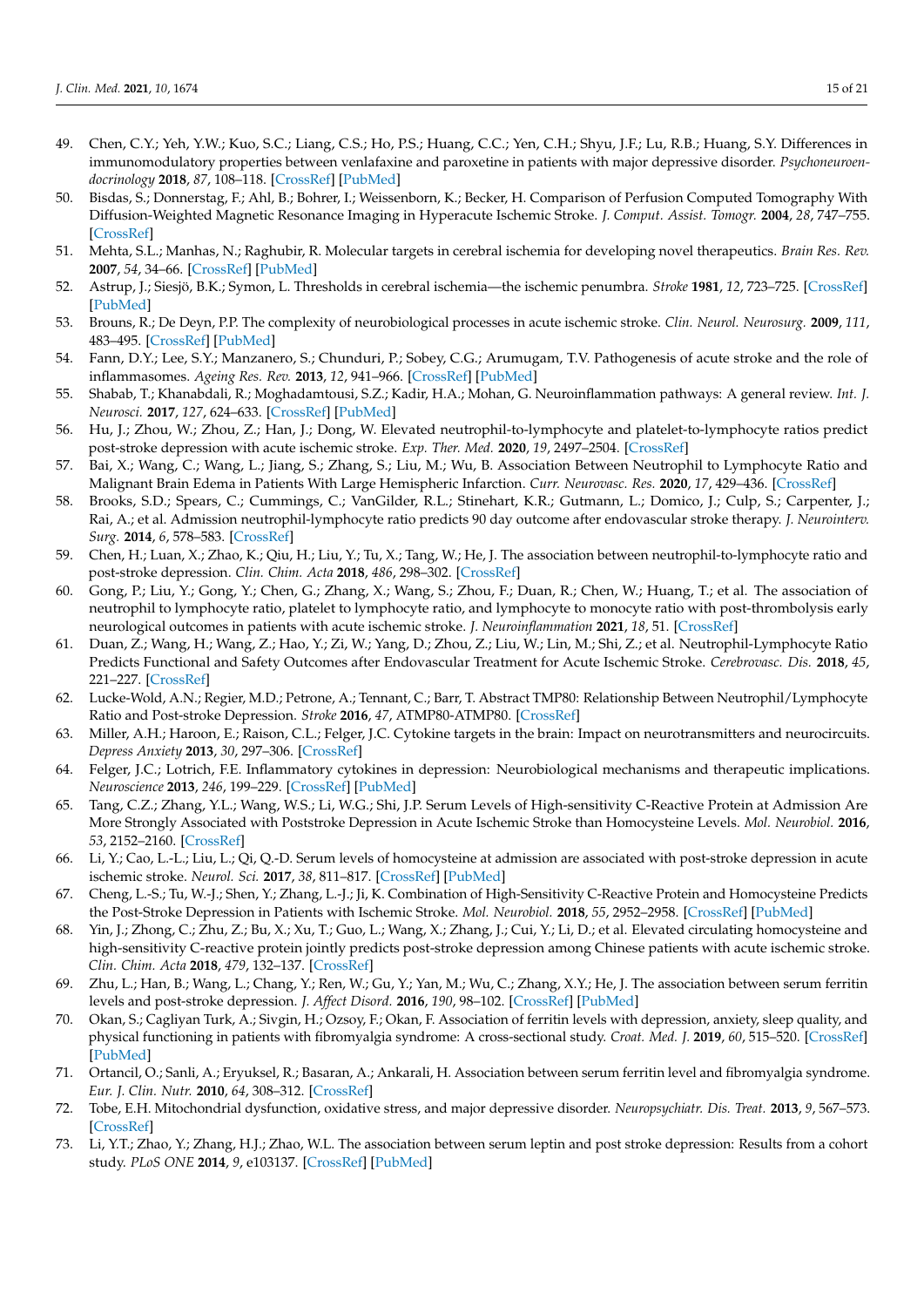- <span id="page-15-1"></span>74. Lee, J.Y.; Lim, O.K.; Lee, J.K.; Park, Y.; Kim, C.; Yoon, J.W.; Park, K.D. The Association Between Serum Leptin Levels and Post-Stroke Depression: A Retrospective Clinical Study. *Ann. Rehabil. Med.* **2015**, *39*, 786–792. [\[CrossRef\]](http://doi.org/10.5535/arm.2015.39.5.786) [\[PubMed\]](http://www.ncbi.nlm.nih.gov/pubmed/26605177)
- <span id="page-15-0"></span>75. Jimenez, I.; Sobrino, T.; Rodriguez-Yanez, M.; Pouso, M.; Cristobo, I.; Sabucedo, M.; Blanco, M.; Castellanos, M.; Leira, R.; Castillo, J. High serum levels of leptin are associated with post-stroke depression. *Psychol. Med.* **2009**, *39*, 1201–1209. [\[CrossRef\]](http://doi.org/10.1017/S0033291709005637)
- <span id="page-15-2"></span>76. Fuchs, D.; Avanzas, P.; Arroyo-Espliguero, R.; Jenny, M.; Consuegra-Sanchez, L.; Kaski, J.C. The role of neopterin in atherogenesis and cardiovascular risk assessment. *Curr. Med. Chem.* **2009**, *16*, 4644–4653. [\[CrossRef\]](http://doi.org/10.2174/092986709789878247) [\[PubMed\]](http://www.ncbi.nlm.nih.gov/pubmed/19903144)
- <span id="page-15-3"></span>77. Tang, C.-Z.; Zhang, Y.-L.; Wang, W.-S.; Li, W.-G.; Shi, J.-P. Elevated Serum Levels of Neopterin at Admission Predicts Depression After Acute Ischemic Stroke: A 6-Month Follow-Up Study. *Mol. Neurobiol.* **2016**, *53*, 3194–3204. [\[CrossRef\]](http://doi.org/10.1007/s12035-015-9220-4) [\[PubMed\]](http://www.ncbi.nlm.nih.gov/pubmed/26041659)
- <span id="page-15-4"></span>78. Yang, L.; Zhang, Z.; Sun, D.; Xu, Z.; Yuan, Y.; Zhang, X.; Li, L. Low serum BDNF may indicate the development of PSD in patients with acute ischemic stroke. *Int. J. Geriatr. Psychiatry* **2011**, *26*, 495–502. [\[CrossRef\]](http://doi.org/10.1002/gps.2552) [\[PubMed\]](http://www.ncbi.nlm.nih.gov/pubmed/20845405)
- <span id="page-15-5"></span>79. Li, J.; Zhao, Y.D.; Zeng, J.W.; Chen, X.Y.; Wang, R.D.; Cheng, S.Y. Serum Brain-derived neurotrophic factor levels in post-stroke depression. *J. Affect. Disord.* **2014**, *168*, 373–379. [\[CrossRef\]](http://doi.org/10.1016/j.jad.2014.07.011)
- 80. Zhou, Z.; Lu, T.; Xu, G.; Yue, X.; Zhu, W.; Ma, M.; Liu, W.; Zhu, S.; Liu, X. Decreased serum brain-derived neurotrophic factor (BDNF) is associated with post-stroke depression but not with BDNF gene Val66Met polymorphism. *Clin. Chem. Lab. Med.* **2011**, *49*, 185–189. [\[CrossRef\]](http://doi.org/10.1515/CCLM.2011.039)
- <span id="page-15-6"></span>81. Xu, H.-B.; Xu, Y.-H.; He, Y.; Xue, F.; Wei, J.; Zhang, H.; Wu, J. Decreased Serum Brain-Derived Neurotrophic Factor May Indicate the Development of Poststroke Depression in Patients with Acute Ischemic Stroke: A Meta-Analysis. *J. Stroke Cerebrovasc. Dis.* **2018**, *27*, 709–715. [\[CrossRef\]](http://doi.org/10.1016/j.jstrokecerebrovasdis.2017.10.003)
- <span id="page-15-7"></span>82. Liang, Z.H.; Jia, Y.B.; Wang, M.L.; Li, Z.R.; Li, M.; Yun, Y.L.; Zhu, R.X. Efficacy of ginkgo biloba extract as augmentation of venlafaxine in treating post-stroke depression. *Neuropsychiatr. Dis. Treat.* **2019**, *15*, 2551–2557. [\[CrossRef\]](http://doi.org/10.2147/NDT.S215191)
- <span id="page-15-8"></span>83. Kwon, O.J.; Kim, M.; Lee, H.S.; Sung, K.-k.; Lee, S. The Cortisol Awakening Response in Patients with Poststroke Depression Is Blunted and Negatively Correlated with Depressive Mood. *BioMed Res. Int.* **2015**, *2015*, 709230. [\[CrossRef\]](http://doi.org/10.1155/2015/709230)
- <span id="page-15-9"></span>84. Yang, J.; Du, G.; Wang, J.; Chen, J.; Yang, C.; Li, J.; Zhang, Y. Reduced Serum Adiponectin Level and Risk of Poststroke Depression in Patients with Ischemic Stroke. *J. Stroke Cerebrovasc. Dis.* **2019**, *28*, 305–310. [\[CrossRef\]](http://doi.org/10.1016/j.jstrokecerebrovasdis.2018.09.057) [\[PubMed\]](http://www.ncbi.nlm.nih.gov/pubmed/30391327)
- <span id="page-15-10"></span>85. Duan, Z.; Shan, W.; Du, H.; Xu, M.; Feng, J.; Qiu, C.; Ling, Y. Association between serum retinoic acid levels and risk of post-stroke depression in patients with ischemic stroke. *Asian J. Psychiatry* **2019**, *46*, 87–91. [\[CrossRef\]](http://doi.org/10.1016/j.ajp.2019.09.038)
- <span id="page-15-11"></span>86. Yang, C.-D.; Cheng, M.-L.; Liu, W.; Zeng, D.-H. Association of serum retinoic acid with depression in patients with acute ischemic stroke. *Aging* **2020**, *12*, 2647–2658. [\[CrossRef\]](http://doi.org/10.18632/aging.102767) [\[PubMed\]](http://www.ncbi.nlm.nih.gov/pubmed/32040942)
- <span id="page-15-12"></span>87. Gil, A.; Plaza-Diaz, J.; Mesa, M.D. Vitamin D: Classic and Novel Actions. *Ann. Nutr. Metab.* **2018**, *72*, 87–95. [\[CrossRef\]](http://doi.org/10.1159/000486536)
- <span id="page-15-13"></span>88. Han, B.; Lyu, Y.; Sun, H.; Wei, Y.; He, J. Low serum levels of vitamin D are associated with post-stroke depression. *Eur. J. Neurol.* **2015**, *22*, 1269–1274. [\[CrossRef\]](http://doi.org/10.1111/ene.12607)
- <span id="page-15-14"></span>89. Yue, W.; Xiang, L.; Zhang, Y.J.; Ji, Y.; Li, X. Association of serum 25-hydroxyvitamin D with symptoms of depression after 6 months in stroke patients. *Neurochem. Res.* **2014**, *39*, 2218–2224. [\[CrossRef\]](http://doi.org/10.1007/s11064-014-1423-y)
- <span id="page-15-15"></span>90. Shaffer, J.A.; Edmondson, D.; Wasson, L.T.; Falzon, L.; Homma, K.; Ezeokoli, N.; Li, P.; Davidson, K.W. Vitamin D supplementation for depressive symptoms: A systematic review and meta-analysis of randomized controlled trials. *Psychosom. Med.* **2014**, *76*, 190–196. [\[CrossRef\]](http://doi.org/10.1097/PSY.0000000000000044) [\[PubMed\]](http://www.ncbi.nlm.nih.gov/pubmed/24632894)
- <span id="page-15-16"></span>91. Pascoe, M.C.; Crewther, S.G.; Carey, L.M.; Crewther, D.P. Inflammation and depression: Why poststroke depression may be the norm and not the exception. *Int. J. Stroke* **2011**, *6*, 128–135. [\[CrossRef\]](http://doi.org/10.1111/j.1747-4949.2010.00565.x)
- 92. Fann, D.Y.; Lim, Y.A.; Cheng, Y.L.; Lok, K.Z.; Chunduri, P.; Baik, S.H.; Drummond, G.R.; Dheen, S.T.; Sobey, C.G.; Jo, D.G.; et al. Evidence that NF-κB and MAPK Signaling Promotes NLRP Inflammasome Activation in Neurons Following Ischemic Stroke. *Mol. Neurobiol.* **2018**, *55*, 1082–1096. [\[CrossRef\]](http://doi.org/10.1007/s12035-017-0394-9)
- 93. Abelaira, H.M.; Reus, G.Z.; Petronilho, F.; Barichello, T.; Quevedo, J. Neuroimmunomodulation in depression: A review of inflammatory cytokines involved in this process. *Neurochem. Res.* **2014**, *39*, 1634–1639. [\[CrossRef\]](http://doi.org/10.1007/s11064-014-1372-5) [\[PubMed\]](http://www.ncbi.nlm.nih.gov/pubmed/24996933)
- 94. Adhikari, A.; Dikshit, R.; Karia, S.; Sonavane, S.; Shah, N.; De Sousa, A. Neutrophil-lymphocyte Ratio and C-reactive Protein Level in Patients with Major Depressive Disorder Before and After Pharmacotherapy. *East. Asian Arch. Psychiatry* **2018**, *28*, 53–58. [\[PubMed\]](http://www.ncbi.nlm.nih.gov/pubmed/29921741)
- 95. Aguilar-Valles, A.; Kim, J.; Jung, S.; Woodside, B.; Luheshi, G.N. Role of brain transmigrating neutrophils in depression-like behavior during systemic infection. *Mol. Psychiatry* **2014**, *19*, 599–606. [\[CrossRef\]](http://doi.org/10.1038/mp.2013.137)
- 96. Akosile, W.; Voisey, J.; Lawford, B.; Colquhoun, D.; Mc, D.Y.R.; Mehta, D.; Initiative, P. NLRP3 is associated with coronary artery disease in Vietnam veterans. *Gene* **2020**, *725*, 144163. [\[CrossRef\]](http://doi.org/10.1016/j.gene.2019.144163) [\[PubMed\]](http://www.ncbi.nlm.nih.gov/pubmed/31639433)
- <span id="page-15-17"></span>97. Aleem, D.; Tohid, H. Pro-inflammatory Cytokines, Biomarkers, Genetics and the Immune System: A Mechanistic Approach of Depression and Psoriasis. *Rev. Colomb. Psiquiatr.* **2018**, *47*, 177–186. [\[CrossRef\]](http://doi.org/10.1016/j.rcp.2017.03.002)
- <span id="page-15-18"></span>98. Yang, L.; Zhang, Z.; Sun, D.; Xu, Z.; Zhang, X.; Li, L. The serum interleukin-18 is a potential marker for development of post-stroke depression. *Neurol. Res.* **2010**, *32*, 340–346. [\[CrossRef\]](http://doi.org/10.1179/016164110X12656393665080)
- <span id="page-15-19"></span>99. Spalletta, G.; Bossù, P.; Ciaramella, A.; Bria, P.; Caltagirone, C.; Robinson, R.G. The etiology of poststroke depression: A review of the literature and a new hypothesis involving inflammatory cytokines. *Mol. Psychiatry* **2006**, *11*, 984–991. [\[CrossRef\]](http://doi.org/10.1038/sj.mp.4001879)
- <span id="page-15-20"></span>100. Spalletta, G.; Cravello, L.; Imperiale, F.; Salani, F.; Bossù, P.; Picchetto, L.; Cao, M.; Rasura, M.; Pazzelli, F.; Orzi, F.; et al. Neuropsychiatric symptoms and interleukin-6 serum levels in acute stroke. *J. Neuropsychiatr. Clin. Neurosci.* **2013**, *25*, 255–263. [\[CrossRef\]](http://doi.org/10.1176/appi.neuropsych.12120399)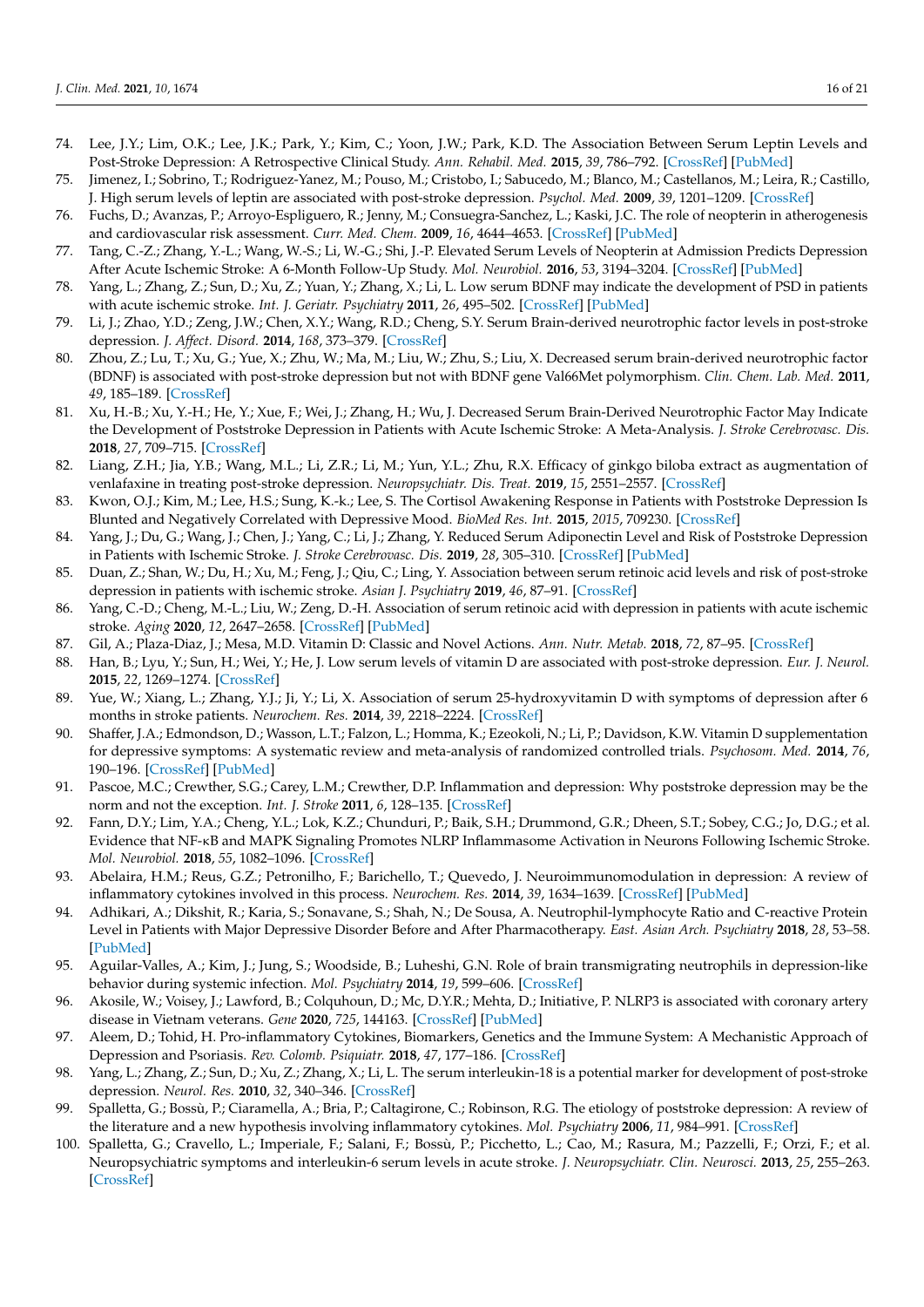- <span id="page-16-0"></span>101. Kang, H.-J.; Bae, K.-Y.; Kim, S.-W.; Kim, J.-T.; Park, M.-S.; Cho, K.-H.; Kim, J.-M. Effects of interleukin-6, interleukin-18, and statin use, evaluated at acute stroke, on post-stroke depression during 1-year follow-up. *Psychoneuroendocrinology* **2016**, *72*, 156–160. [\[CrossRef\]](http://doi.org/10.1016/j.psyneuen.2016.07.001) [\[PubMed\]](http://www.ncbi.nlm.nih.gov/pubmed/27428088)
- <span id="page-16-13"></span>102. Kim, J.M.; Kang, H.J.; Kim, J.W.; Bae, K.Y.; Kim, S.W.; Kim, J.T.; Park, M.S.; Cho, K.H. Associations of Tumor Necrosis Factor-α and Interleukin-1β Levels and Polymorphisms with Post-Stroke Depression. *Am. J. Geriatr. Psychiatry* **2017**, *25*, 1300–1308. [\[CrossRef\]](http://doi.org/10.1016/j.jagp.2017.07.012) [\[PubMed\]](http://www.ncbi.nlm.nih.gov/pubmed/28844626)
- <span id="page-16-11"></span>103. Su, J.A.; Chou, S.Y.; Tsai, C.S.; Hung, T.H. Cytokine changes in the pathophysiology of poststroke depression. *Gen. Hosp. Psychiatry* **2012**, *34*, 35–39. [\[CrossRef\]](http://doi.org/10.1016/j.genhosppsych.2011.09.020)
- <span id="page-16-19"></span>104. Chen, Y.; Pu, J.; Liu, Y.; Tian, L.; Chen, X.; Gui, S.; Xu, S.; Song, X.; Xie, P. Pro-inflammatory cytokines are associated with the development of post-stroke depression in the acute stage of stroke: A meta-analysis. *Top. Stroke Rehabil.* **2020**, 1–10. [\[CrossRef\]](http://doi.org/10.1080/10749357.2020.1846933)
- <span id="page-16-12"></span>105. Jiao, J.T.; Cheng, C.; Ma, Y.J.; Huang, J.; Dai, M.C.; Jiang, C.; Wang, C.; Shao, J.F. Association between inflammatory cytokines and the risk of post-stroke depression, and the effect of depression on outcomes of patients with ischemic stroke in a 2-year prospective study. *Exp. Ther. Med.* **2016**, *12*, 1591–1598. [\[CrossRef\]](http://doi.org/10.3892/etm.2016.3494)
- 106. Ormstad, H.; Aass, H.C.D.; Lund-Sørensen, N.; Amthor, K.-F.; Sandvik, L. Serum levels of cytokines and C-reactive protein in acute ischemic stroke patients, and their relationship to stroke lateralization, type, and infarct volume. *J. Neuro.* **2011**, *258*, 677–685. [\[CrossRef\]](http://doi.org/10.1007/s00415-011-6006-0) [\[PubMed\]](http://www.ncbi.nlm.nih.gov/pubmed/21424610)
- 107. Ormstad, H.; Aass, H.C.; Amthor, K.F.; Lund-Sorensen, N.; Sandvik, L. Serum levels of cytokines, glucose, and hemoglobin as possible predictors of poststroke depression, and association with poststroke fatigue. *Int. J. Neurosci.* **2012**, *122*, 682–690. [\[CrossRef\]](http://doi.org/10.3109/00207454.2012.709892)
- <span id="page-16-1"></span>108. Wang, S.S.; Wang, Y.G.; Chen, H.Y.; Wu, Z.P.; Xie, H.G. Expression of genes encoding cytokines and corticotropin releasing factor are altered by citalopram in the hypothalamus of post-stroke depression rats. *Neuro. Endocrinol. Lett.* **2013**, *34*, 773–779.
- <span id="page-16-2"></span>109. Aben, I.; Verhey, F. Depression after a cerebrovascular accident. The importance of the integration of neurobiological and psychosocial pathogenic models. *Panminerva. Med.* **2006**, *48*, 49–57. [\[PubMed\]](http://www.ncbi.nlm.nih.gov/pubmed/16633332)
- <span id="page-16-14"></span>110. Li, P.; Zhang, Q.L.; Li, S.Y. The relationship between acute inflammatory cytokines, nerve function defect, daily living ability and PSD. *Zhongguo Ying Yong Sheng Li Xue Za Zhi* **2017**, *33*, 121–123. [\[CrossRef\]](http://doi.org/10.12047/j.cjap.5512.2017.031)
- <span id="page-16-15"></span>111. Meng, G.; Ma, X.; Li, L.; Tan, Y.; Liu, X.; Liu, X.; Zhao, Y. Predictors of early-onset post-ischemic stroke depression: A cross-sectional study. *BMC neurol.* **2017**, *17*, 199. [\[CrossRef\]](http://doi.org/10.1186/s12883-017-0980-5) [\[PubMed\]](http://www.ncbi.nlm.nih.gov/pubmed/29149884)
- <span id="page-16-16"></span>112. Xu, T.; Pu, S.; Ni, Y.; Gao, M.; Li, X.; Zeng, X. Elevated plasma macrophage migration inhibitor factor as a risk factor for the development of post-stroke depression in ischemic stroke. *J. Neuroimmunol.* **2018**, *320*, 58–63. [\[CrossRef\]](http://doi.org/10.1016/j.jneuroim.2018.04.003) [\[PubMed\]](http://www.ncbi.nlm.nih.gov/pubmed/29759141)
- <span id="page-16-17"></span>113. Kozak, H.H.; Uğuz, F.; Kılınç, İ.; Uca, A.U.; Tokgöz, O.S.; Güney, F.; Özer, N. A cross-sectional study to assess the association between major depression and inflammatory markers in patients with acute ischemic stroke. *Indian J. Psychiatry* **2019**, *61*, 283–289. [\[CrossRef\]](http://doi.org/10.4103/psychiatry.IndianJPsychiatry_175_18)
- <span id="page-16-18"></span>114. Hu, J.; Zhou, W.; Zhou, Z.; Yang, Q.; Han, J.; Yan, Y.; Dong, W. Predictive value of inflammatory indicators for post-stroke depression in patients with ischemic stroke. *Nan Fang Yi Ke Da Xue Xue Bao* **2019**, *39*, 665–671. [\[CrossRef\]](http://doi.org/10.12122/j.issn.1673-4254.2019.06.06) [\[PubMed\]](http://www.ncbi.nlm.nih.gov/pubmed/31270044)
- <span id="page-16-3"></span>115. Herrmann, M.; Bartels, C.; Schumacher, M.; Wallesch, C.W. Poststroke depression. Is there a pathoanatomic correlate for depression in the postacute stage of stroke? *Stroke* **1995**, *26*, 850–856. [\[CrossRef\]](http://doi.org/10.1161/01.STR.26.5.850)
- 116. Kim, J.S.; Choi-Kwon, S. Poststroke depression and emotional incontinence: Correlation with lesion location. *Neurology* **2000**, *54*, 1805–1810. [\[CrossRef\]](http://doi.org/10.1212/WNL.54.9.1805)
- <span id="page-16-20"></span>117. Lam, S.C.; Lee, L.Y.; To, K.W. Depressive symptoms among community-dwelling, post-stroke elders in Hong Kong. *Int. Nurs. Rev.* **2010**, *57*, 269–273. [\[CrossRef\]](http://doi.org/10.1111/j.1466-7657.2009.00789.x) [\[PubMed\]](http://www.ncbi.nlm.nih.gov/pubmed/20579165)
- <span id="page-16-4"></span>118. Fuentes, B.; Ortiz, X.; SanJose, B.; Frank, A.; Diez-Tejedor, E. Post-stroke depression: Can we predict its development from the acute stroke phase? *Acta Neurol. Scand.* **2009**, *120*, 150–156. [\[CrossRef\]](http://doi.org/10.1111/j.1600-0404.2008.01139.x)
- <span id="page-16-5"></span>119. Fuller-Thomson, E.; Tulipano, M.J.; Song, M. The association between depression, suicidal ideation, and stroke in a populationbased sample. *Int. J. Stroke* **2012**, *7*, 188–194. [\[CrossRef\]](http://doi.org/10.1111/j.1747-4949.2011.00702.x) [\[PubMed\]](http://www.ncbi.nlm.nih.gov/pubmed/22264390)
- <span id="page-16-21"></span>120. Nys, G.M.; van Zandvoort, M.J.; van der Worp, H.B.; de Haan, E.H.; de Kort, P.L.; Jansen, B.P.; Kappelle, L.J. Early cognitive impairment predicts long-term depressive symptoms and quality of life after stroke. *J. Neurol. Sci.* **2006**, *247*, 149–156. [\[CrossRef\]](http://doi.org/10.1016/j.jns.2006.04.005) [\[PubMed\]](http://www.ncbi.nlm.nih.gov/pubmed/16716359)
- <span id="page-16-7"></span>121. Pennese, F.; del Re, M.; di Giandomenico, E.; Zito, M. Poststroke depression in the elderly. *Arch. Gerontol. Geriatr.* **1991**, *2*, 103–106.
- 122. Schwartz, J.A.; Speed, N.M.; Brunberg, J.A.; Brewer, T.L.; Brown, M.; Greden, J.F. Depression in stroke rehabilitation. *Biol. Psychiatry* **1993**, *33*, 694–699. [\[CrossRef\]](http://doi.org/10.1016/0006-3223(93)90118-W)
- <span id="page-16-8"></span>123. Shimoda, K.; Robinson, R.G. The relationship between poststroke depression and lesion location in long-term follow-up. *Biol. Psychiatry* **1999**, *45*, 187–192. [\[CrossRef\]](http://doi.org/10.1016/S0006-3223(98)00178-4)
- <span id="page-16-6"></span>124. Smith, C.J.; Emsley, H.C.; Gavin, C.M.; Georgiou, R.F.; Vail, A.; Barberan, E.M.; Del Zoppo, G.J.; Hallenbeck, J.M.; Rothwell, N.J.; Hopkins, S.J. Peak plasma interleukin-6 and other peripheral markers of inflammation in the first week of ischaemic stroke correlate with brain infarct volume, stroke severity and long-term outcome. *BMC Neurol.* **2004**, *4*, 2. [\[CrossRef\]](http://doi.org/10.1186/1471-2377-4-2) [\[PubMed\]](http://www.ncbi.nlm.nih.gov/pubmed/14725719)
- <span id="page-16-9"></span>125. Nys, G.M.; van Zandvoort, M.J.; van der Worp, H.B.; de Haan, E.H.; de Kort, P.L.; Kappelle, L.J. Early depressive symptoms after stroke: Neuropsychological correlates and lesion characteristics. *J. Neurol. Sci.* **2005**, *228*, 27–33. [\[CrossRef\]](http://doi.org/10.1016/j.jns.2004.09.031) [\[PubMed\]](http://www.ncbi.nlm.nih.gov/pubmed/15607207)
- <span id="page-16-10"></span>126. Hama, S.; Yamashita, H.; Yamawaki, S.; Kurisu, K. Post-stroke depression and apathy: Interactions between functional recovery, lesion location, and emotional response. *Psychogeriatrics* **2011**, *11*, 68–76. [\[CrossRef\]](http://doi.org/10.1111/j.1479-8301.2011.00358.x) [\[PubMed\]](http://www.ncbi.nlm.nih.gov/pubmed/21447112)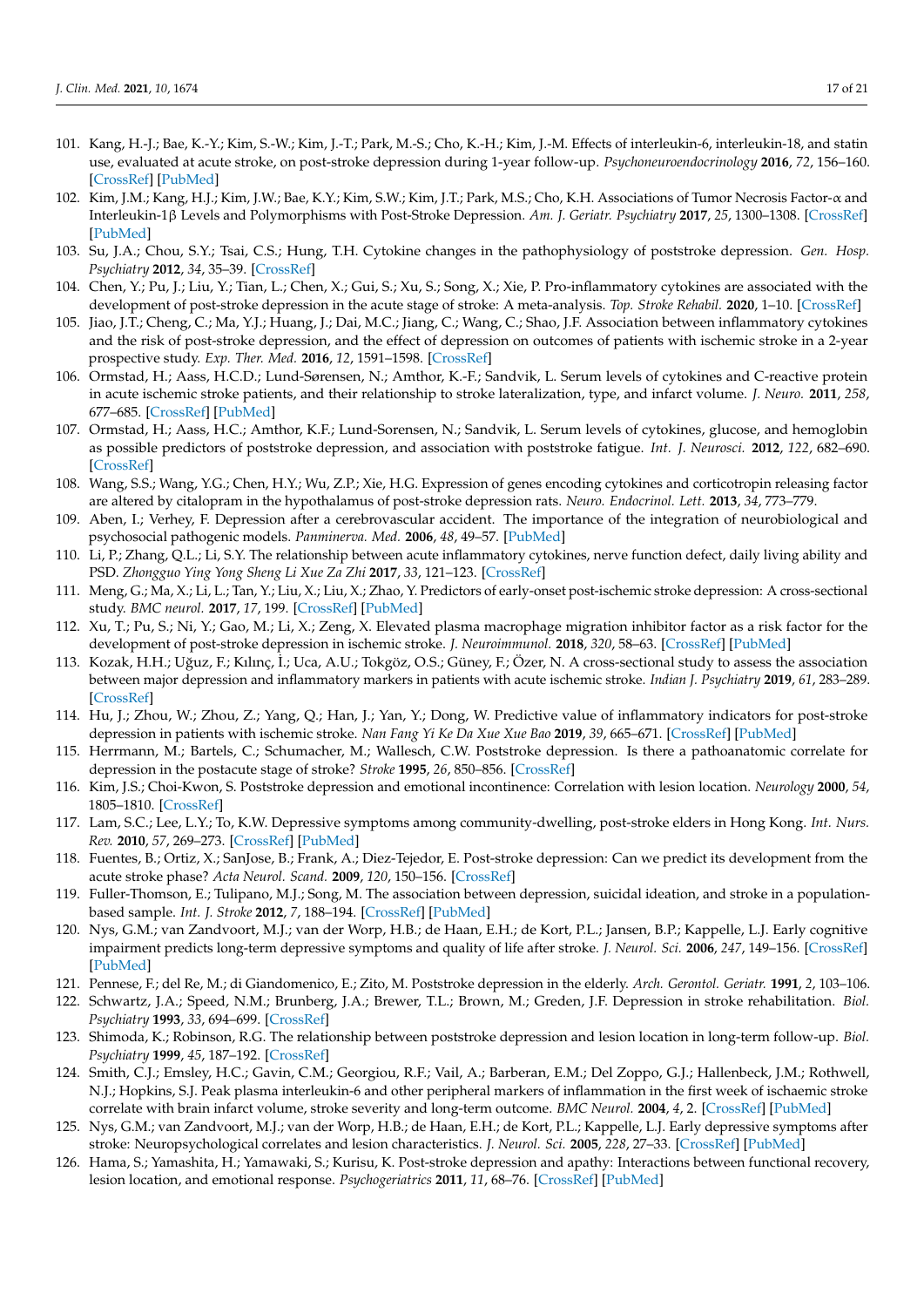- <span id="page-17-0"></span>127. Douven, E.; Köhler, S.; Rodriguez, M.M.F.; Staals, J.; Verhey, F.R.J.; Aalten, P. Imaging Markers of Post-Stroke Depression and Apathy: A Systematic Review and Meta-Analysis. *Neuropsychol. Rev.* **2017**, *27*, 202–219. [\[CrossRef\]](http://doi.org/10.1007/s11065-017-9356-2)
- <span id="page-17-1"></span>128. Shi, Y.; Zeng, Y.; Wu, L.; Liu, W.; Liu, Z.; Zhang, S.; Yang, J.; Wu, W. A Study of the Brain Abnormalities of Post-Stroke Depression in Frontal Lobe Lesion. *Sci. Rep.* **2017**, *7*, 13203. [\[CrossRef\]](http://doi.org/10.1038/s41598-017-13681-w)
- <span id="page-17-2"></span>129. Hollender, K.D. Screening, diagnosis, and treatment of post-stroke depression. *J. Neurosci. Nurs.* **2014**, *46*, 135–141. [\[CrossRef\]](http://doi.org/10.1097/JNN.0000000000000047)
- <span id="page-17-3"></span>130. Murray, D.R.; Prabhu, S.D.; Chandrasekar, B. Chronic β-adrenergic stimulation induces myocardial proinflammatory cytokine expression. *Circulation* **2000**, *101*, 2338–2341. [\[CrossRef\]](http://doi.org/10.1161/01.CIR.101.20.2338)
- <span id="page-17-4"></span>131. Capuron, L.; Raison, C.L.; Musselman, D.L.; Lawson, D.H.; Nemeroff, C.B.; Miller, A.H. Association of exaggerated HPA axis response to the initial injection of interferon-alpha with development of depression during interferon-alpha therapy. *Am. J. Psychiatry* **2003**, *160*, 1342–1345. [\[CrossRef\]](http://doi.org/10.1176/appi.ajp.160.7.1342)
- <span id="page-17-5"></span>132. Bansal, Y.; Kuhad, A. Mitochondrial dysfunction in depression. *Curr. Neuropharmacol.* **2016**, *14*, 610–618. [\[CrossRef\]](http://doi.org/10.2174/1570159X14666160229114755)
- <span id="page-17-6"></span>133. Ferrari, F.; Villa, R. The neurobiology of depression: An integrated overview from biological theories to clinical evidence. *Mol. Neurobiol.* **2017**, *54*, 4847–4865. [\[CrossRef\]](http://doi.org/10.1007/s12035-016-0032-y)
- <span id="page-17-7"></span>134. Altieri, M.; Maestrini, I.; Mercurio, A.; Troisi, P.; Sgarlata, E.; Rea, V.; Di Piero, V.; Lenzi, G.L. Depression after minor stroke: Prevalence and predictors. *Eur. J. Neurol.* **2012**, *19*, 517–521. [\[CrossRef\]](http://doi.org/10.1111/j.1468-1331.2011.03583.x)
- <span id="page-17-8"></span>135. Angelelli, P.; Paolucci, S.; Bivona, U.; Piccardi, L.; Ciurli, P.; Cantagallo, A.; Antonucci, G.; Fasotti, L.; Di Santantonio, A.; Grasso, M.G.; et al. Development of neuropsychiatric symptoms in poststroke patients: A cross-sectional study. *Acta Psychiatr. Scand.* **2004**, *110*, 55–63. [\[CrossRef\]](http://doi.org/10.1111/j.1600-0447.2004.00297.x) [\[PubMed\]](http://www.ncbi.nlm.nih.gov/pubmed/15180780)
- <span id="page-17-9"></span>136. Shi, Y.Z.; Xiang, Y.T.; Yang, Y.; Zhang, N.; Wang, S.; Ungvari, G.S.; Chiu, H.F.; Tang, W.K.; Wang, Y.L.; Zhao, X.Q.; et al. Depression after minor stroke: The association with disability and quality of life–a 1-year follow-up study. *Int. J. Geriatr. Psychiatry* **2016**, *31*, 421–427. [\[CrossRef\]](http://doi.org/10.1002/gps.4353)
- <span id="page-17-14"></span>137. Singh, A.; Black, S.E.; Herrmann, N.; Leibovitch, F.S.; Ebert, P.L.; Lawrence, J.; Szalai, J.P. Functional and neuroanatomic correlations in poststroke depression: The Sunnybrook Stroke Study. *Stroke* **2000**, *31*, 637–644. [\[CrossRef\]](http://doi.org/10.1161/01.STR.31.3.637)
- <span id="page-17-16"></span>138. Berg, A.; Palomaki, H.; Lehtihalmes, M.; Lonnqvist, J.; Kaste, M. Poststroke depression: An 18-month follow-up. *Stroke* **2003**, *34*, 138–143. [\[CrossRef\]](http://doi.org/10.1161/01.STR.0000048149.84268.07)
- 139. Arauz, A.; Rodriguez-Agudelo, Y.; Sosa, A.L.; Chavez, M.; Paz, F.; Gonzalez, M.; Coral, J.; Diaz-Olavarrieta, C.; Roman, G.C. Vascular cognitive disorders and depression after first-ever stroke: The Fogarty-Mexico Stroke Cohort. *Cerebrovasc. Dis.* **2014**, *38*, 284–289. [\[CrossRef\]](http://doi.org/10.1159/000366471) [\[PubMed\]](http://www.ncbi.nlm.nih.gov/pubmed/25412708)
- <span id="page-17-20"></span>140. Chau, J.P.; Thompson, D.R.; Chang, A.M.; Woo, J.; Twinn, S.; Cheung, S.K.; Kwok, T. Depression among Chinese stroke survivors six months after discharge from a rehabilitation hospital. *J. Clin. Nurs.* **2010**, *19*, 3042–3050. [\[CrossRef\]](http://doi.org/10.1111/j.1365-2702.2010.03317.x) [\[PubMed\]](http://www.ncbi.nlm.nih.gov/pubmed/21040011)
- <span id="page-17-21"></span>141. House, A.; Dennis, M.; Warlow, C.; Hawton, K.; Molyneux, A. Mood disorders after stroke and their relation to lesion location. A CT scan study. *Brain* **1990**, *113*, 1113–1129. [\[CrossRef\]](http://doi.org/10.1093/brain/113.4.1113)
- <span id="page-17-17"></span>142. Jiang, X.G.; Lin, Y.; Li, Y.S. Correlative study on risk factors of depression among acute stroke patients. *Eur. Rev. Med Pharmacol. Sci.* **2014**, *18*, 1315–1323.
- 143. Marasco, G.; Iavarone, A.; Ronga, B.; Martini, V.; Crispino, M.; Postiglione, A. Depressive symptoms in patients admitted to a semi-intensive Stroke Unit. *Acta Neurol. Belg.* **2011**, *111*, 276–281. [\[PubMed\]](http://www.ncbi.nlm.nih.gov/pubmed/22368966)
- 144. Paradiso, S.; Robinson, R.G. Gender differences in poststroke depression. *J. Neuropsychiatry Clin. Neurosci.* **1998**, *10*, 41–47. [\[CrossRef\]](http://doi.org/10.1176/jnp.10.1.41) [\[PubMed\]](http://www.ncbi.nlm.nih.gov/pubmed/9547465)
- <span id="page-17-19"></span>145. Rajashekaran, P.; Pai, K.; Thunga, R.; Unnikrishnan, B. Post-stroke depression and lesion location: A hospital based cross-sectional study. *Indian J. Psychiatry* **2013**, *55*, 343–348. [\[CrossRef\]](http://doi.org/10.4103/0019-5545.120546)
- <span id="page-17-18"></span>146. Sinyor, D.; Jacques, P.; Kaloupek, D.G.; Becker, R.; Goldenberg, M.; Coopersmith, H. Poststroke depression and lesion location. An attempted replication. *Brain* **1986**, *109*, 537–546. [\[CrossRef\]](http://doi.org/10.1093/brain/109.3.537)
- <span id="page-17-23"></span>147. Snaphaan, L.; van der Werf, S.; Kanselaar, K.; de Leeuw, F.E. Post-stroke depressive symptoms are associated with post-stroke characteristics. *Cerebrovasc. Dis.* **2009**, *28*, 551–557. [\[CrossRef\]](http://doi.org/10.1159/000247598)
- <span id="page-17-15"></span>148. Wongwandee, M.; Tangwongchai, S.; Phanthumchinda, K. Relationship between poststroke depression and ischemic lesion location. *J. Med. Assoc. Thai.* **2012**, *95*, 330–336.
- 149. Caeiro, L.; Ferro, J.M.; Santos, C.O.; Figueira, M. Depression in acute stroke. *J. Psychiatry Neurosci.* **2006**, *31*, 377–383. [\[PubMed\]](http://www.ncbi.nlm.nih.gov/pubmed/17136215)
- <span id="page-17-24"></span>150. Dimond, S.J.; Farrington, L.; Johnson, P. Differing emotional response from right and left hemispheres. *Nature* **1976**, *261*, 690. [\[CrossRef\]](http://doi.org/10.1038/261690a0) [\[PubMed\]](http://www.ncbi.nlm.nih.gov/pubmed/934311)
- <span id="page-17-10"></span>151. Flor-Henry, P. On certain aspects of the localization of the cerebral systems regulating and determining emotion. *Biol. Psychiatry* **1979**, *14*, 677–698.
- <span id="page-17-11"></span>152. Tucker, D.M. Lateral brain function, emotion, and conceptualization. *Psycholo. Bull.* **1981**, *89*, 19. [\[CrossRef\]](http://doi.org/10.1037/0033-2909.89.1.19)
- <span id="page-17-12"></span>153. Paolucci, S.; Antonucci, G.; Pratesi, L.; Traballesi, M.; Grasso, M.G.; Lubich, S. Poststroke depression and its role in rehabilitation of inpatients. *Arch. Phys. Med. Rehabilitation* **1999**, *80*, 985–990. [\[CrossRef\]](http://doi.org/10.1016/S0003-9993(99)90048-5)
- <span id="page-17-13"></span>154. Gozzi, S.A.; Wood, A.G.; Chen, J.; Vaddadi, K.; Phan, T.G. Imaging predictors of poststroke depression: Methodological factors in voxel-based analysis. *BMJ Open* **2014**, *4*, e004948. [\[CrossRef\]](http://doi.org/10.1136/bmjopen-2014-004948)
- <span id="page-17-22"></span>155. Starkstein, S.E.; Robinson, R.G.; Price, T.R. Comparison of patients with and without poststroke major depression matched for size and location of lesion. *Arch. Gen. Psychiatry* **1988**, *45*, 247–252. [\[CrossRef\]](http://doi.org/10.1001/archpsyc.1988.01800270061007)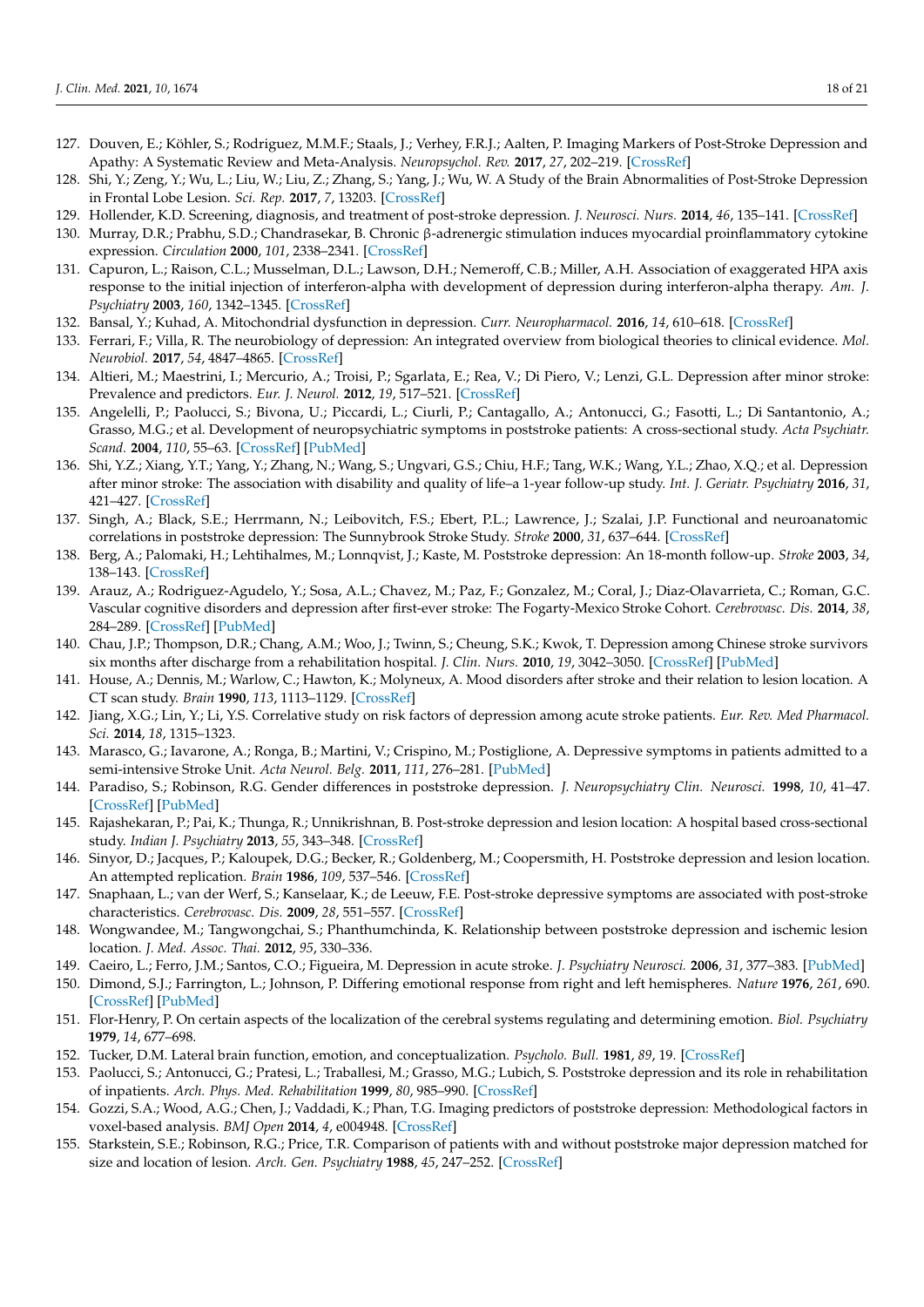- <span id="page-18-0"></span>156. De Ryck, A.; Fransen, E.; Brouns, R.; Geurden, M.; Peij, D.; Marien, P.; De Deyn, P.P.; Engelborghs, S. Poststroke depression and its multifactorial nature: Results from a prospective longitudinal study. *J. Neurol. Sci.* **2014**, *347*, 159–166. [\[CrossRef\]](http://doi.org/10.1016/j.jns.2014.09.038) [\[PubMed\]](http://www.ncbi.nlm.nih.gov/pubmed/25451004)
- <span id="page-18-1"></span>157. Gainotti, G.; Azzoni, A.; Gasparini, F.; Marra, C.; Razzano, C. Relation of lesion location to verbal and nonverbal mood measures in stroke patients. *Stroke* **1997**, *28*, 2145–2149. [\[CrossRef\]](http://doi.org/10.1161/01.STR.28.11.2145) [\[PubMed\]](http://www.ncbi.nlm.nih.gov/pubmed/9368555)
- <span id="page-18-2"></span>158. Quaranta, D.; Marra, C.; Gainotti, G. Post-stroke depression: Main phenomenological clusters and their relationships with clinical measures. *Behav. Neurol.* **2012**, *25*, 303–310. [\[CrossRef\]](http://doi.org/10.1155/2012/501979) [\[PubMed\]](http://www.ncbi.nlm.nih.gov/pubmed/22713379)
- <span id="page-18-3"></span>159. Aben, I.; Lodder, J.; Honig, A.; Lousberg, R.; Boreas, A.; Verhey, F. Focal or generalized vascular brain damage and vulnerability to depression after stroke: A 1-year prospective follow-up study. *Int. Psychogeriatr.* **2006**, *18*, 19–35. [\[CrossRef\]](http://doi.org/10.1017/S104161020500270X)
- <span id="page-18-4"></span>160. Tang, W.K.; Lu, J.Y.; Chen, Y.K.; Chu, W.C.; Mok, V.; Ungvari, G.S.; Wong, K.S. Association of frontal subcortical circuits infarcts in poststroke depression: A magnetic resonance imaging study of 591 Chinese patients with ischemic stroke. *J. Geriatr. Psychiatry Neurol.* **2011**, *24*, 44–49. [\[CrossRef\]](http://doi.org/10.1177/0891988710392375) [\[PubMed\]](http://www.ncbi.nlm.nih.gov/pubmed/21196531)
- <span id="page-18-6"></span>161. Metoki, N.; Sugawara, N.; Hagii, J.; Saito, S.; Shiroto, H.; Tomita, T.; Yasujima, M.; Okumura, K.; Yasui-Furukori, N. Relationship between the lesion location of acute ischemic stroke and early depressive symptoms in Japanese patients. *Ann. Gen. Psychiatry* **2016**, *15*. [\[CrossRef\]](http://doi.org/10.1186/s12991-016-0099-x)
- <span id="page-18-7"></span>162. Murakami, T.; Hama, S.; Yamashita, H.; Onoda, K.; Kobayashi, M.; Kanazawa, J.; Yamawaki, S.; Kurisu, K. Neuroanatomic pathways associated with poststroke affective and apathetic depression. *Am. J. Geriatr. Psychiatry* **2013**, *21*, 840–847. [\[CrossRef\]](http://doi.org/10.1016/j.jagp.2013.01.057) [\[PubMed\]](http://www.ncbi.nlm.nih.gov/pubmed/23567364)
- <span id="page-18-8"></span>163. Robinson, R.G.; Starr, L.B.; Kubos, K.L.; Price, T.R. A two-year longitudinal study of post-stroke mood disorders: Findings during the initial evaluation. *Stroke* **1983**, *14*, 736–741. [\[CrossRef\]](http://doi.org/10.1161/01.STR.14.5.736)
- <span id="page-18-10"></span>164. Taylor-Piliae, R.E.; Hepworth, J.T.; Coull, B.M. Predictors of depressive symptoms among community-dwelling stroke survivors. *J. Cardiovasc. Nurs.* **2013**, *28*, 460–467. [\[CrossRef\]](http://doi.org/10.1097/JCN.0b013e318258ad57)
- <span id="page-18-5"></span>165. Wichowicz, H.M.; Gasecki, D.; Landowski, J.; Lass, P.; Swierkocka, M.; Wisniewski, G.; Nyka, W.N.; Wilkowska, A. Clinical utility of chosen factors in predicting post-stroke depression: A one year follow-up. *Psychiatr. Pol.* **2015**, *49*, 683–696. [\[CrossRef\]](http://doi.org/10.12740/PP/38439) [\[PubMed\]](http://www.ncbi.nlm.nih.gov/pubmed/26488345)
- <span id="page-18-9"></span>166. Zhang, T.; Jing, X.; Zhao, X.; Wang, C.; Liu, Z.; Zhou, Y.; Wang, Y.; Wang, Y. A prospective cohort study of lesion location and its relation to post-stroke depression among Chinese patients. *J. Affect. Disord.* **2012**, *136*, e83–e87. [\[CrossRef\]](http://doi.org/10.1016/j.jad.2011.06.014) [\[PubMed\]](http://www.ncbi.nlm.nih.gov/pubmed/21763001)
- <span id="page-18-11"></span>167. Yang, S.-r.; Hua, P.; Shang, X.-y.; Hu, R.; Mo, X.-e.; Pan, X.-p. Predictors of early post ischemic stroke apathy and depression: A cross-sectional study. *BMC Psychiatry Vol 13 2013, ArtID 164* **2013**, *13*. [\[CrossRef\]](http://doi.org/10.1186/1471-244X-13-164) [\[PubMed\]](http://www.ncbi.nlm.nih.gov/pubmed/23738569)
- <span id="page-18-12"></span>168. Lauterbach, E.C.; Jackson, J.G.; Wilson, A.N.; Dever, G.E.; Kirsh, A.D. Major depression after left posterior globus pallidus lesions. *Neuropsychol. Behav. Neurol.* **1997**, *10*, 9–16.
- <span id="page-18-13"></span>169. Vataja, R.; Leppavuori, A.; Pohjasvaara, T.; Mantyla, R.; Aronen, H.J.; Salonen, O.; Kaste, M.; Erkinjuntti, T. Poststroke depression and lesion location revisited. *J. Neuropsychiatry Clin. Neurosci.* **2004**, *16*, 156–162. [\[CrossRef\]](http://doi.org/10.1176/jnp.16.2.156) [\[PubMed\]](http://www.ncbi.nlm.nih.gov/pubmed/15260366)
- <span id="page-18-14"></span>170. Nestler, E.J.; Carlezon, W.A. The mesolimbic dopamine reward circuit in depression. *Biol. Psychiatry* **2006**, *59*, 1151–1159. [\[CrossRef\]](http://doi.org/10.1016/j.biopsych.2005.09.018)
- <span id="page-18-15"></span>171. Duman, R.S.; Heninger, G.R.; Nestler, E.J. A molecular and cellular theory of depression. *Arch. Gen. Psychiatry* **1997**, *54*, 597–606. [\[CrossRef\]](http://doi.org/10.1001/archpsyc.1997.01830190015002) [\[PubMed\]](http://www.ncbi.nlm.nih.gov/pubmed/9236543)
- <span id="page-18-16"></span>172. Mayberg, H.S. Limbic-cortical dysregulation: A proposed model of depression. *J. Neuropsychiatry Clin. Neurosci.* **1997**, *9*, 471–481. [\[PubMed\]](http://www.ncbi.nlm.nih.gov/pubmed/9276848)
- <span id="page-18-17"></span>173. Mayberg, H. *Depression and Frontal-Subcortical Circuits: Focus on Prefrontal-Limbic Interactions*; Guilford Press: New York, NY, USA, 2001.
- <span id="page-18-18"></span>174. Mayberg, H.S.; Liotti, M.; Brannan, S.K.; McGinnis, S.; Mahurin, R.K.; Jerabek, P.A.; Silva, J.A.; Tekell, J.L.; Martin, C.C.; Lancaster, J.L. Reciprocal limbic-cortical function and negative mood: Converging PET findings in depression and normal sadness. *Am. J. Psychiatry* **1999**, *156*, 675–682.
- <span id="page-18-19"></span>175. Fava, M.; Kendler, K.S. Major depressive disorder. *Neuron* **2000**, *28*, 335–341. [\[CrossRef\]](http://doi.org/10.1016/S0896-6273(00)00112-4)
- <span id="page-18-20"></span>176. Choi-Kwon, S.; Han, K.; Choi, S.; Suh, M.; Kim, Y.J.; Song, H.; Cho, K.H.; Nah, H.W.; Kwon, S.U.; Kang, D.W.; et al. Poststroke depression and emotional incontinence: Factors related to acute and subacute stages. *Neurology* **2012**, *78*, 1130–1137. [\[CrossRef\]](http://doi.org/10.1212/WNL.0b013e31824f8090)
- <span id="page-18-21"></span>177. Zhao, Q.; Guo, Y.; Yang, D.; Yang, T.; Meng, X. Serotonin Transporter Gene 5-HTTLPR Polymorphism as a Protective Factor Against the Progression of Post-Stroke Depression. *Mol. Neurobiol.* **2016**, *53*, 1699–1705. [\[CrossRef\]](http://doi.org/10.1007/s12035-015-9120-7)
- <span id="page-18-22"></span>178. Queirazza, F.; Cavanagh, J. Poststroke depression and 5-HTTLPR. *J. Neurol. Neurosurg. Psychiatry* **2013**, *85*, 241–243. [\[CrossRef\]](http://doi.org/10.1136/jnnp-2012-304149)
- <span id="page-18-25"></span>179. Bora, E.; Fornito, A.; Pantelis, C.; Yücel, M. Gray matter abnormalities in major depressive disorder: A meta-analysis of voxel based morphometry studies. *J. Affect. Disord.* **2012**, *138*, 9–18. [\[CrossRef\]](http://doi.org/10.1016/j.jad.2011.03.049)
- <span id="page-18-23"></span>180. Frodl, T.S.; Koutsouleris, N.; Bottlender, R.; Born, C.; Jäger, M.; Scupin, I.; Reiser, M.; Möller, H.-J.; Meisenzahl, E.M. Depressionrelated variation in brain morphology over 3 years: Effects of stress? *Arch. Gen. Psychiatry* **2008**, *65*, 1156–1165. [\[CrossRef\]](http://doi.org/10.1001/archpsyc.65.10.1156)
- <span id="page-18-24"></span>181. Cotter, D.; Mackay, D.; Chana, G.; Beasley, C.; Landau, S.; Everall, I.P. Reduced neuronal size and glial cell density in area 9 of the dorsolateral prefrontal cortex in subjects with major depressive disorder. *Cereb. Cortex* **2002**, *12*, 386–394. [\[CrossRef\]](http://doi.org/10.1093/cercor/12.4.386)
- <span id="page-18-26"></span>182. Alexopoulos, G.S.; Meyers, B.S.; Young, R.C.; Campbell, S.; Silbersweig, D.; Charlson, M. 'Vascular depression'hypothesis. *Arch. Gen. Psychiatry* **1997**, *54*, 915–922. [\[CrossRef\]](http://doi.org/10.1001/archpsyc.1997.01830220033006)
- <span id="page-18-27"></span>183. Taylor, W.D.; Aizenstein, H.J.; Alexopoulos, G.S. The vascular depression hypothesis: Mechanisms linking vascular disease with depression. *Mol. Psychiatry* **2013**, *18*, 963. [\[CrossRef\]](http://doi.org/10.1038/mp.2013.20)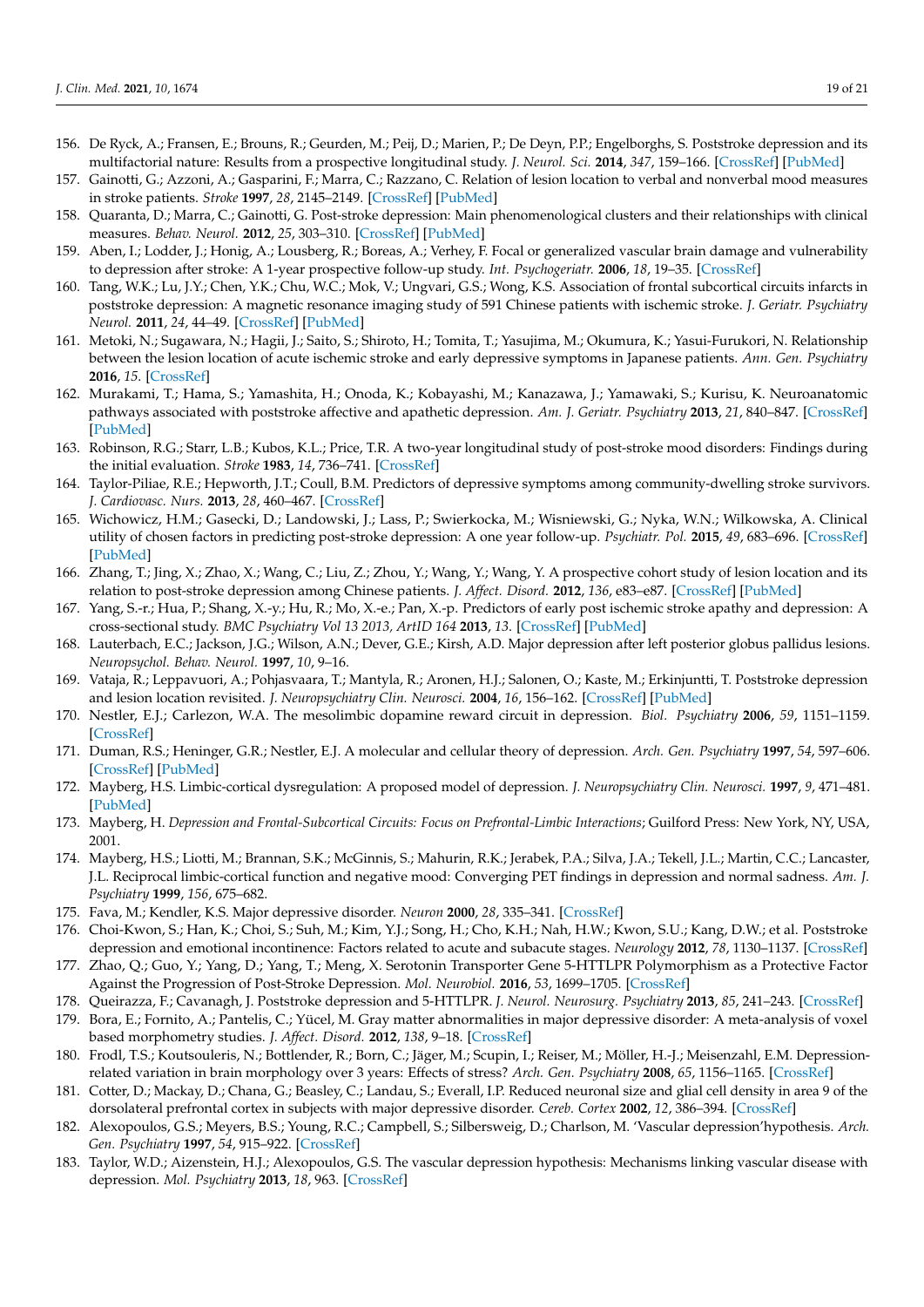- <span id="page-19-0"></span>184. Alexopoulos, G.S.; Kiosses, D.N.; Klimstra, S.; Kalayam, B.; Bruce, M.L. Clinical presentation of the "depression–executive dysfunction syndrome" of late life. *Am. J. Geriatr. Psychiatry* **2002**, *10*, 98–106.
- <span id="page-19-1"></span>185. Alexopoulos, G.S. Depression in the elderly. *Lancet* **2005**, *365*, 1961–1970. [\[CrossRef\]](http://doi.org/10.1016/S0140-6736(05)66665-2)
- <span id="page-19-2"></span>186. Direk, N.; Perez, H.S.; Akoudad, S.; Verhaaren, B.F.; Niessen, W.J.; Hofman, A.; Vernooij, M.W.; Ikram, M.A.; Tiemeier, H. Markers of cerebral small vessel disease and severity of depression in the general population. *Psychiatry Res. Neuroimaging* **2016**, *253*, 1–6. [\[CrossRef\]](http://doi.org/10.1016/j.pscychresns.2016.05.002) [\[PubMed\]](http://www.ncbi.nlm.nih.gov/pubmed/27254084)
- <span id="page-19-3"></span>187. Krishnan, K.R.; Hays, J.C.; Blazer, D.G. MRI-defined vascular depression. *Am. J. Psychiatry* **1997**, *154*, 497–501. [\[CrossRef\]](http://doi.org/10.1176/ajp.154.4.497)
- <span id="page-19-4"></span>188. Robinson, R.G.; Jorge, R.E. Post-Stroke Depression: A Review. *Am. J. Psychiatry* **2016**, *173*, 221–231. [\[CrossRef\]](http://doi.org/10.1176/appi.ajp.2015.15030363) [\[PubMed\]](http://www.ncbi.nlm.nih.gov/pubmed/26684921)
- <span id="page-19-5"></span>189. Tang, W.K.; Chan, S.S.; Chiu, H.F.; Ungvari, G.S.; Wong, K.S.; Kwok, T.C.; Mok, V.; Wong, K.; Richards, P.S.; Ahuja, A.T. Poststroke Depression in Chinese Patients: Frequency, Psychosocial, Clinical, and Radiological Determinants. *J. Geriatr. Psychiatry Neurol.* **2005**, *18*, 45–51. [\[CrossRef\]](http://doi.org/10.1177/0891988704271764)
- <span id="page-19-6"></span>190. Nickel, A.; Thomalla, G. Post-stroke depression: Impact of lesion location and methodological limitations-a topical review. *Front. Neurol.* **2017**, *8*. [\[CrossRef\]](http://doi.org/10.3389/fneur.2017.00498)
- <span id="page-19-7"></span>191. Alexander, G.E.; Crutcher, M.D.; DeLong, M.R. Basal ganglia-thalamocortical circuits: Parallel substrates for motor, oculomotor, "prefrontal" and "limbic" functions. *Prog. Brain Res.* **1990**, *85*, 119–146.
- <span id="page-19-8"></span>192. Bonelli, R.M.; Cummings, J.L. Frontal-subcortical circuitry and behavior. *Dialogues Clin. Neurosci.* **2007**, *9*, 141.
- <span id="page-19-9"></span>193. Robinson, R.G.; Shoemaker, W.J.; Schlumpf, M.; Valk, T.; Bloom, F.E. Effect of experimental cerebral infarction in rat brain on catecholamines and behaviour. *Nature* **1975**, *255*, 332–334. [\[CrossRef\]](http://doi.org/10.1038/255332a0) [\[PubMed\]](http://www.ncbi.nlm.nih.gov/pubmed/1128692)
- <span id="page-19-10"></span>194. Ilut, S.; Stan, A.; Blesneag, A.; Vacaras, V.; Vesa, S.; Fodoreanu, L. Factors that influence the severity of post-stroke depression. *J. Med. Life* **2017**, *10*, 167–171. [\[PubMed\]](http://www.ncbi.nlm.nih.gov/pubmed/29075345)
- <span id="page-19-11"></span>195. Shi, Y.; Yang, D.; Zeng, Y.; Wu, W. Risk Factors for Post-stroke Depression: A Meta-analysis. *Front. Aging Neurosci.* **2017**, *9*, 218. [\[CrossRef\]](http://doi.org/10.3389/fnagi.2017.00218) [\[PubMed\]](http://www.ncbi.nlm.nih.gov/pubmed/28744213)
- <span id="page-19-12"></span>196. Nishiyama, Y.; Komaba, Y.; Ueda, M.; Nagayama, H.; Amemiya, S.; Katayama, Y. Early depressive symptoms after ischemic stroke are associated with a left lenticulocapsular area lesion. *J. Stroke Cerebrovasc. Dis.* **2010**, *19*, 184–189. [\[CrossRef\]](http://doi.org/10.1016/j.jstrokecerebrovasdis.2009.04.002)
- <span id="page-19-13"></span>197. Shi, Y.; Zeng, Y.; Wu, L.; Liu, Z.; Zhang, S.; Yang, J.; Wu, W. A Study of the Brain Functional Network of Post-Stroke Depression in Three Different Lesion Locations. *Sci. Rep.* **2017**, *7*, 14795. [\[CrossRef\]](http://doi.org/10.1038/s41598-017-14675-4)
- <span id="page-19-14"></span>198. Shen, X.-Y.; Fan, Z.-X.; Wang, L.; Cui, S.; Niu, J.-L. Altered white matter microstructure in patients with post-stroke depression detected by diffusion kurtosis imaging. *Neurol. Sci.* **2019**, *40*, 2097–2103. [\[CrossRef\]](http://doi.org/10.1007/s10072-019-03947-8)
- <span id="page-19-15"></span>199. Yasuno, F.; Taguchi, A.; Yamamoto, A.; Kajimoto, K.; Kazui, H.; Kudo, T.; Kikuchi-Taura, A.; Sekiyama, A.; Kishimoto, T.; Iida, H.; et al. Microstructural abnormality in white matter, regulatory T lymphocytes, and depressive symptoms after stroke. *Psychogeriatrics* **2014**, *14*, 213–221. [\[CrossRef\]](http://doi.org/10.1111/psyg.12084)
- <span id="page-19-16"></span>200. Guo, W.Y.; Zhang, Z.H.; Mu, J.L.; Liu, D.; Zhao, L.; Yao, Z.Y.; Song, J.G. Relationship between 5-HTTLPR polymorphism and post-stroke depression. *Gen. Mol. Res.* **2016**, *15*, 1–6. [\[CrossRef\]](http://doi.org/10.4238/gmr.15017460)
- <span id="page-19-17"></span>201. Kulikova, E.A.; Kulikov, A.V. Tryptophan hydroxylase 2 as a therapeutic target for psychiatric disorders: Focus on animal models. *Expert Opin. Ther. Targets* **2019**, *23*, 655–667. [\[CrossRef\]](http://doi.org/10.1080/14728222.2019.1634691)
- <span id="page-19-18"></span>202. Kohen, R.; Cain, K.C.; Mitchell, P.H.; Becker, K.; Buzaitis, A.; Millard, S.P.; Navaja, G.P.; Teri, L.; Tirschwell, D.; Veith, R. Association of serotonin transporter gene polymorphisms with poststroke depression. *Arch. Gen. Psychiatry* **2008**, *65*, 1296–1302. [\[CrossRef\]](http://doi.org/10.1001/archpsyc.65.11.1296)
- <span id="page-19-19"></span>203. Ko, M.; Choi-Kwon, S.; Jun, S.-E.; Kim, J.H.; Cho, K.-H.; Nah, H.-W.; Song, H.; Kim, J.S. Poststroke emotional disturbances and a tryptophan hydroxylase 2 gene polymorphism. *Brain Behav.* **2018**, *8*, e00892. [\[CrossRef\]](http://doi.org/10.1002/brb3.892)
- <span id="page-19-20"></span>204. Tsai, S.J.; Hong, C.J.; Liou, Y.J.; Younger, W.Y.; Chen, T.J.; Hou, S.J.; Yen, F.C. Tryptophan hydroxylase 2 gene is associated with major depression and antidepressant treatment response. *Prog. Neuro Psychopharmacol. Biol. Psychiatry* **2009**, *33*, 637–641. [\[CrossRef\]](http://doi.org/10.1016/j.pnpbp.2009.02.020)
- <span id="page-19-21"></span>205. Park, H.; Poo, M.M. Neurotrophin regulation of neural circuit development and function. *Nat. Rev. Neurosci.* **2013**, *14*, 7–23. [\[CrossRef\]](http://doi.org/10.1038/nrn3379) [\[PubMed\]](http://www.ncbi.nlm.nih.gov/pubmed/23254191)
- <span id="page-19-22"></span>206. Björkholm, C.; Monteggia, L.M. BDNF—a key transducer of antidepressant effects. *Neuropharmacology* **2016**, *102*, 72–79. [\[CrossRef\]](http://doi.org/10.1016/j.neuropharm.2015.10.034)
- <span id="page-19-23"></span>207. Kim, J.-M.; Stewart, R.; Kang, H.-J.; Kim, S.-Y.; Kim, S.-W.; Shin, I.-S.; Park, M.-S.; Kim, H.-R.; Shin, M.-G.; Cho, K.-H.; et al. A longitudinal study of BDNF promoter methylation and genotype with poststroke depression. *J. Affect. Disord.* **2013**, *149*, 93–99. [\[CrossRef\]](http://doi.org/10.1016/j.jad.2013.01.008) [\[PubMed\]](http://www.ncbi.nlm.nih.gov/pubmed/23399480)
- <span id="page-19-24"></span>208. Zhang, Z.H.; Wu, L.N.; Song, J.G.; Li, W.Q. Correlations between cognitive impairment and brain-derived neurotrophic factor expression in the hippocampus of post-stroke depression rats. *Mol. Med. Rep.* **2012**, *6*, 889–893. [\[CrossRef\]](http://doi.org/10.3892/mmr.2012.1009) [\[PubMed\]](http://www.ncbi.nlm.nih.gov/pubmed/22842820)
- <span id="page-19-25"></span>209. Tian, H.; Li, X.; Tang, Q.; Zhang, W.; Li, Q.; Sun, X.; Zhao, R.; Ma, C.; Liu, H.; Gao, Y.; et al. Yi-nao-jie-yu Prescription Exerts a Positive Effect on Neurogenesis by Regulating Notch Signals in the Hippocampus of Post-stroke Depression Rats. *Front. Psychiatry* **2018**, *9*, 483. [\[CrossRef\]](http://doi.org/10.3389/fpsyt.2018.00483)
- <span id="page-19-26"></span>210. Jin, H.-J.; Pei, L.; Li, Y.-N.; Zheng, H.; Yang, S.; Wan, Y.; Mao, L.; Xia, Y.-P.; He, Q.-W.; Li, M.; et al. Alleviative effects of fluoxetine on depressive-like behaviors by epigenetic regulation of BDNF gene transcription in mouse model of post-stroke depression. *Sci. Rep.* **2017**, *7*, 14926. [\[CrossRef\]](http://doi.org/10.1038/s41598-017-13929-5)